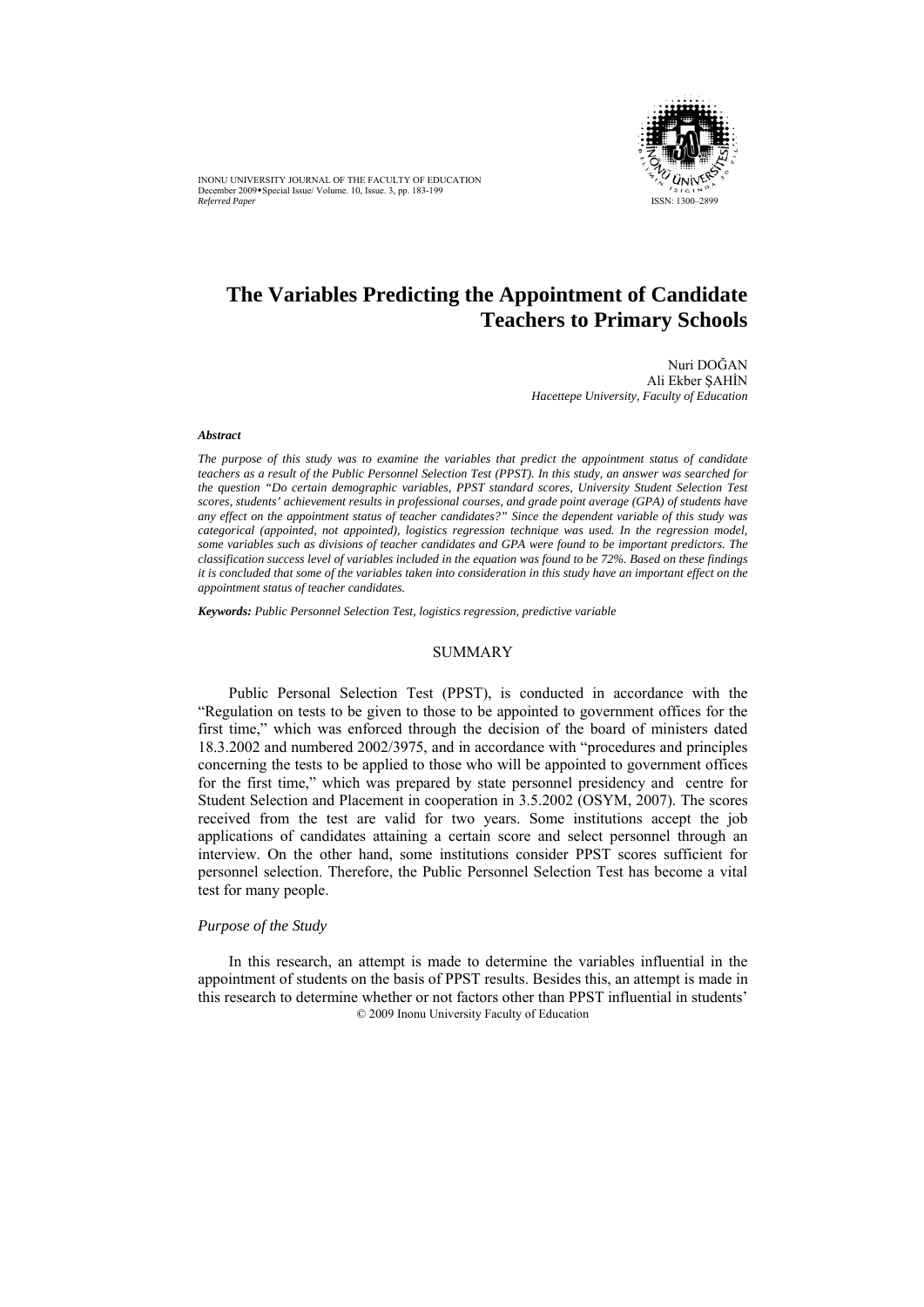appointment into teaching positions are available. It is believed that important findings regarding the test content, selection procedures, and teacher educating institutions will be obtained through this research.

The conclusions reached in this research may provide teacher training departments, prospective teachers, and academic staff training the prospective teachers with significant data. Beside this significance, the question "what effects do the demographic variables such as scores received from Students Selection Test, gender, the type of high school attended, and the teaching department attended have in prospective teachers' state of appointment into teaching occupation?" is the focus of this research.

## METHOD

This study aims at determining whether or not any variables apart from achievement at university are influential in students' appointment in consequence of PPST. Research studies aiming to explain a current state are usually considered as descriptive research (Balcı, 1995; Gay & Airasian, 2000). The 2004, 2005, and 2006 graduates of the Elementary School Teaching Department at Hacettepe University constitute the research group of this study. 1133 graduates of the above mentioned years, who came from five different types of high schools, were included in the research group. Data concerning the 1107 of those graduates were obtained.

*The dependent variable*: The dependent variable in the research is the state of prospective teachers' appointment following the PPST. The dependent variable was coded as appointed=1, and not appointed= 0.

*The independent variables*: The independent variables focussed on in the research were grouped into three. The first group was composed of the type of high school that the student graduated from and the branch of study that the student graduated from under the heading "demographic variables." This group of demographic variable was exposed to logistic regression analysis whereas the final categories were considered as control groups. The second group was composed of numerical, verbal, and equal weight scores, and placement students' selection scores (known as YÖSS)- which was essential in placement of students- under the heading "students selection test scores." Because the student selection test scores are standardised scores, they were analysed as continual data in the equal interval scale. The third variable group was given under the heading "achievement at university." This group of variables included the grades received in teaching courses (such as Introduction to Teaching Profession, Development and Learning, Planning and Evaluating Teaching, Classroom Management, and Guidance), the average of the grades received in those courses, and overall academic achievement. The academic scores in the third group of variables were considered as continual data ranging between 0 and 4 according to the grading system of Hacettepe University. The data concerning the independent variables were obtained from the Student Affairs Office of Hacettepe University through correspondence.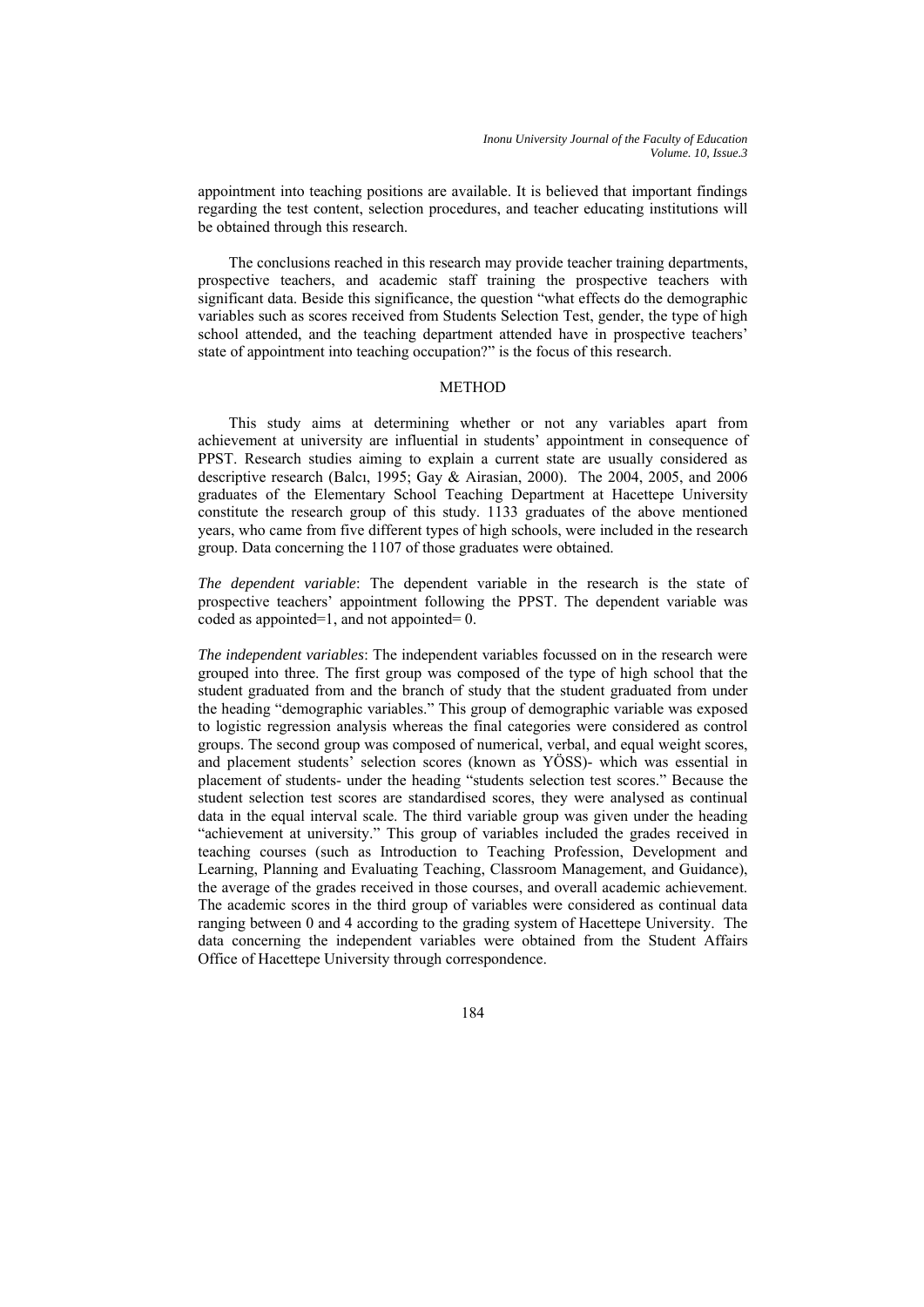#### N. DOĞAN & A. E. ŞAHİN / *The Variables Predicting the Appointment of Candidate Teachers*

Because the dependent variable was of categorical nature, the logistic regression technique was employed. Since the aim of the current research was to demonstrate that the prospective teachers' appointment depended on variables beside the variable of achievement at university, three different regression equations were constructed. The first regression equation contained only variables regarding achievement at university, the second contained variables apart from achievement at university, and the third one contained all the variables. The analysis results were handled separately for each model, and regression coefficients, the importance levels of the regression coefficients, and Wald values were used for the significance of the model and of the variables. Additionally, the table of classification of appointed and not appointed students was also used in interpretation.

## FINDINGS & RESULTS

The findings demonstrated that both the equation for the variables of achievement at university and the equation for demographic variables and Students Selection Test variables were statistically significant. In parallel to that, at least one variable statistically significant in predicting the state of appointment- which is the dependent variable- is available in both equations. In addition, both equations classify the appointment and non-appointment state of prospective teachers at intermediate level.

It could be said that notable differences were observed between the equation constructed to predict prospective teachers' state of appointment in relation to the variable of achievement at university and the equation constructed for the demographic variables and student selection test variables. One of the differences was that all the demographic variables apart from gender were statistically significant. Whereas the overall academic average was found to be a statistically important predictive variable in the equation constructed for achievement at university, the predicting levels of the educational sciences courses in the PPST were not found statistically significant. On the other hand, in the equation constructed for the demographic variables and student selection test variables, the predicting levels of the variables concerning the student selection test were not found statistically significant. As to the accountability of variability in dependent variables by independent variables, the accountability level of dependent variable concerning the variables of achievement at university was 14%, whereas the accountability level for the dependent variable concerning the demographic variable and student selection test variables was about 27%. It may be said that the level of accountability for dependent variables concerning demographic variables and student selection test variables is almost two times higher than that of the dependent variable concerning the variables of achievement at university.

## DISCUSSIONS & CONCLUSIONS

Based on the findings, it could be said that demographic variables such as the branch of graduation or the type of high school that the students graduate from rather than students' achievement at university are influential in predicting the state of prospective teachers' appointment or non-appointment. Especially the fact that scores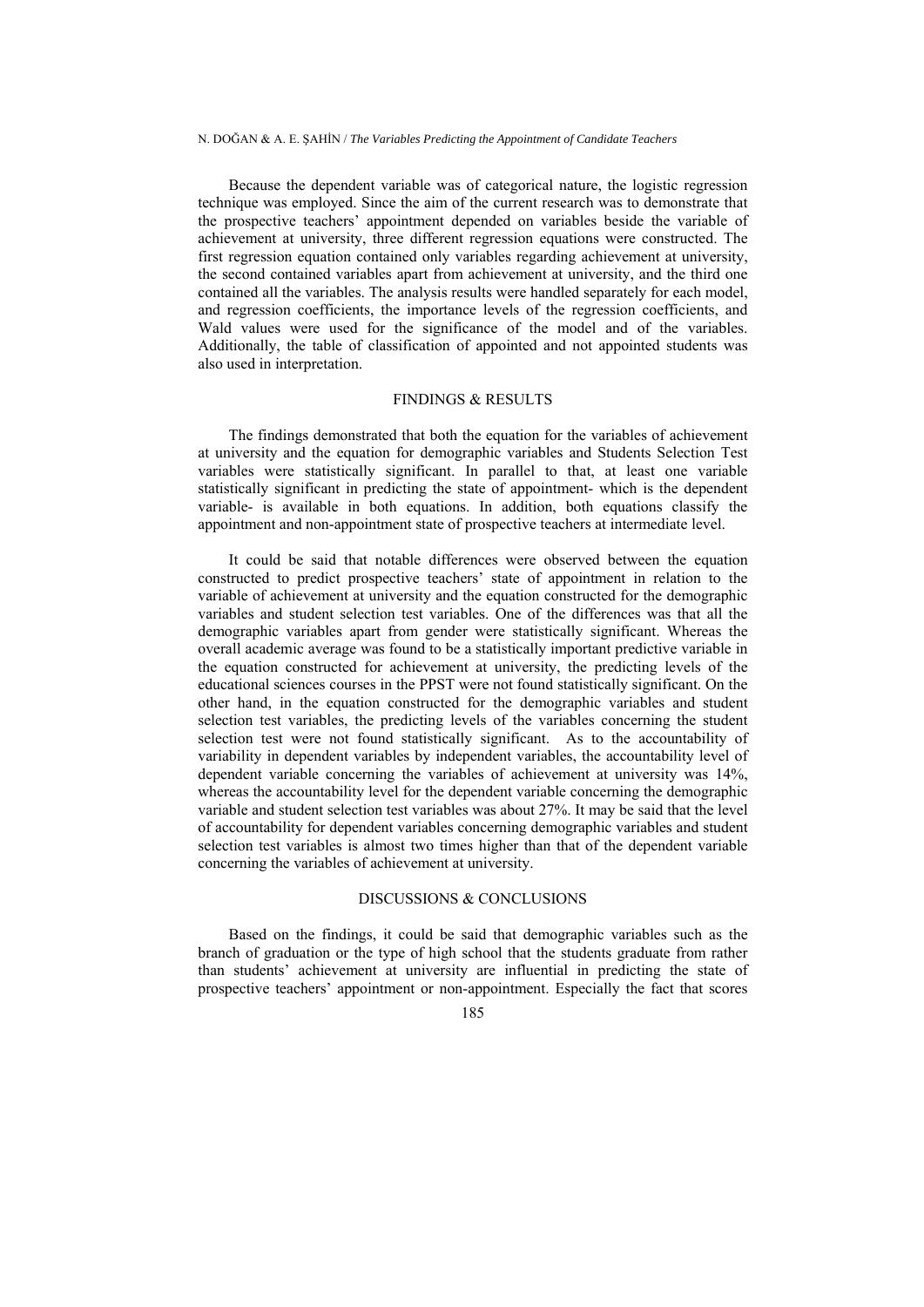*Inonu University Journal of the Faculty of Education Volume. 10, Issue.3* 

received in educational courses that are included in the PPST are considered unimportant statistically in predicting the prospective teachers' appointment state raises questions as to the validity of the PPST. Since validity is the most important feature of a test, it might be recommended that the mentioned test should be revised based on those findings. On the other hand, the fact that the overall average in the equation for achievement at university is statistically significant can lead to thinking that the general knowledge and general ability tests in the PPST are more influential in appointment and in students' standard scores.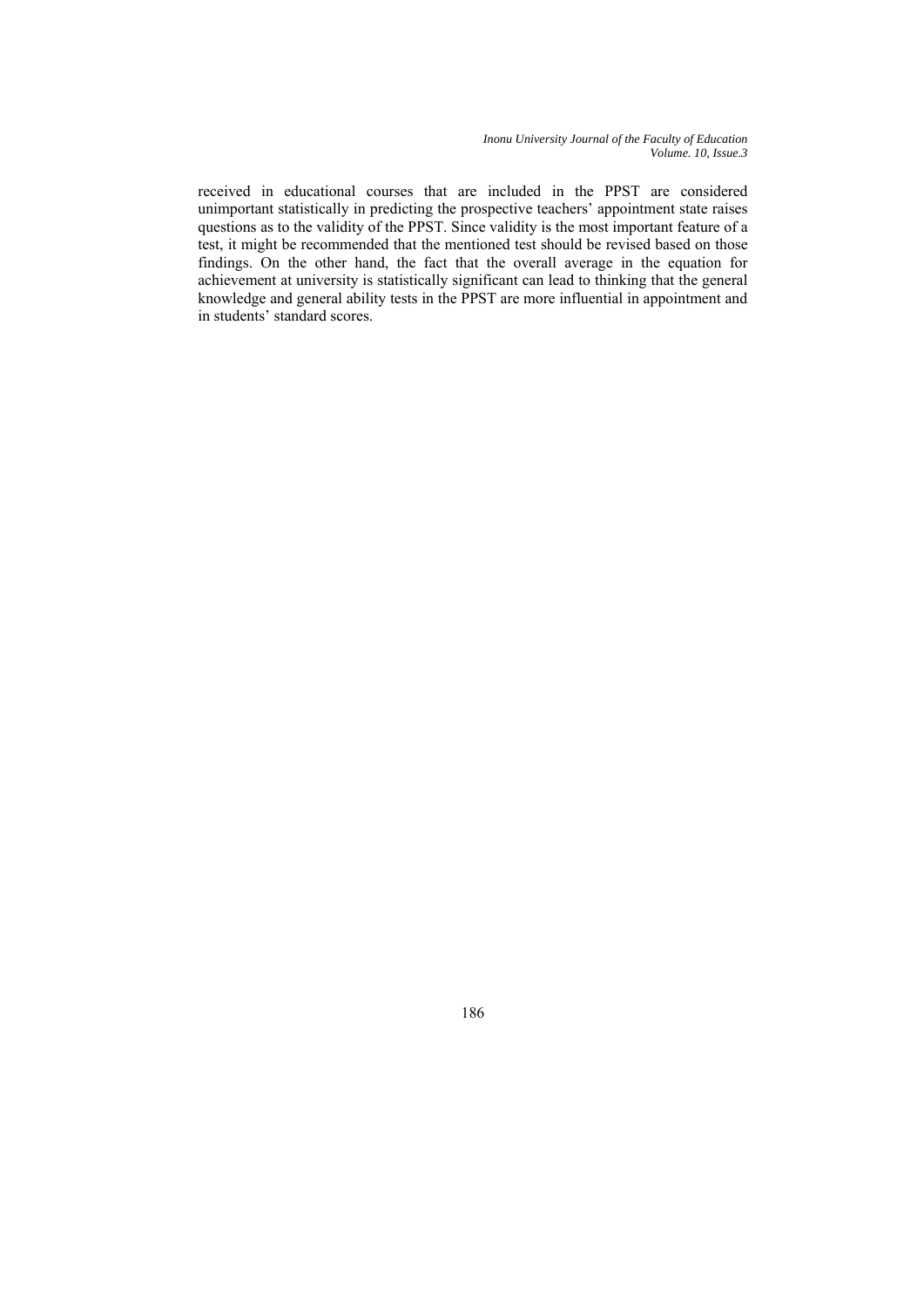

İNÖNÜ ÜNİVERSİTESİ EĞİTİM FAKÜLTESİ DERGİSİ Aralık 2009 $\bullet$ Özel Sayı/ Cilt. 10, Sayı. 3, ss. 183-199<br>Hakemli Yazı  *Hakemli Yazı* ISSN: 1300–2899

# **Öğretmen Adaylarının İlköğretim Okullarına Atanma Durumunu Yordayan Değişkenler**

Nuri DOĞAN Ali Ekber ŞAHİN *Hacettepe Üniversitesi Eğitim Fakültesi* 

#### *Özet*

*Bu araştırmanın amacı, öğretmen adaylarının Kamu Personeli Seçme Sınavı (KPSS) sonrası atanma durumlarını yordayan değişkenleri saptamaktır. Bu araştırmada, "Bazı demografik değişkenler, atamada kullanılan KPSS standart puanı, Öğrenci Seçme Sınavı (ÖSS) puanları, öğrencilerin meslek derslerindeki başarı puanları ve genel akademik ortalamaları öğrencilerin öğretmenliğe atamaları üzerinde etkili midir?" sorusuna yanıt aranmıştır. Araştırmada bağımlı değişken kategorik olduğundan lojistik regresyon tekniğinden yararlanılmıştır. Kurulan regresyon modelinde özellikle ana bilim dalı ve genel ortalama değişkenlerinin önemli yordayıcılar olduğu görülmüştür. Denkleme giren değişkenlerin atanan ve atanamayan öğrencileri doğru sınıflama düzeyi ise % 72 bulunmuştur. Bu bulgulara dayanarak öğrencilerin KPSS sonucunda atanma durumlarına, ele alınan değişkenlerden bir kısmının önemli etkisi olduğu sonucuna varılmıştır.* 

*Anahtar Sözcükler: Kamu Personeli Seçme Sınavı, lojistik regresyon, yordayıcı değişken* 

Eğitim fakültelerinin öğretmen yetiştiren programlarından mezun olan öğretmen adaylarının istihdamı Türkiye'de, öğretmen yetiştirme sisteminin yüz yüze olduğu en önemli sorunlarından biridir. 1970'li yıllara kadar öğretmen adaylarının istihdam edilmesinde farklı yollar kullanılsa da bunlar eleme sınavı olmaktan çok yeterlik belirleme ve yerleştirme amacına daha fazla hizmet etmekteydi. Özellikle 1990'li yılların sonlarından başlayarak eleme sınavlarından yararlanma zorunluluğu ile karşı karşıya kalındığı görülmektedir (Eraslan, 2004).

Türkiye'de öğretmen adaylarının sayısındaki hızlı artışa karşılık her yıl alınabilecek öğretmen sayısının sınırlı olması seçme sınavı yapmayı zorunlu kılmaktadır. Kamu Personeli Seçme Sınavı (KPSS) bu amaçla yapılan bir sınavdır. Bu sınav yürürlüğe konulmadan önce, başvuran bireylerde, ilgili kurumun aradığı özelliklere sahip olma düzeyini belirlemek için kurumlar kendi sınavlarını kendileri veya görevlendirilen uzmanlar (kurumlar) aracılığı ile gerçekleştirirken daha sonraları merkezî sınavlar ağırlık kazanmıştır. Merkezî sınavların ağırlık kazanmasında başvuru sayısındaki artış ve yapılan sınavların daha nesnel olmasını sağlamak etkili olmuştur.

KPSS, 18.3.2002 tarih ve 2002 / 3975 sayılı Bakanlar Kurulu kararı ile (Resmî Gazete, 2002) yürürlüğe konulan "Kamu Görevlerine İlk Defa Atanacaklar İçin Yapılacak Sınavlar Hakkında Genel Yönetmelik" ve bu Yönetmelik uyarınca Devlet Personel Başkanlığı ile ÖSYM Başkanlığı tarafından hazırlanan 3.5.2002 tarihli "Kamu

© 2009 Inonu University Faculty of Education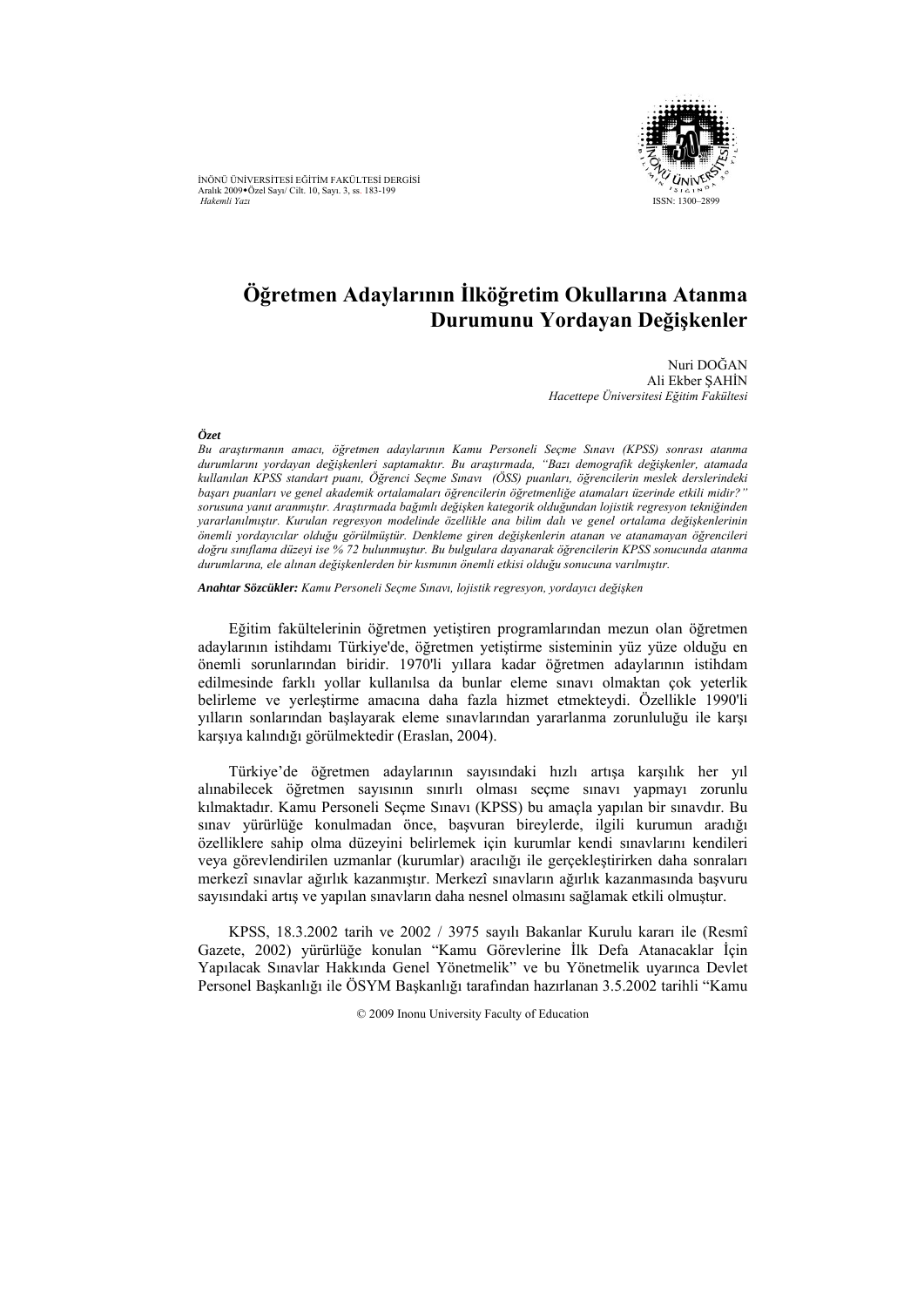Görevine İlk Defa Atanacaklar İçin Yapılacak Sınavlarla İlgili Usul ve Esaslar" (ÖSYM, 2007) çerçevesinde düzenlenmektedir. Sınavdan elde edilen puanlar iki yıl geçerli olmaktadır. İş başvuruları sırasında bazı kurumlar başvuru için belirli bir kesme puanını sağlayanların başvurusunu kabul edip ardından mülakat sınavı yoluyla personel seçme yoluna gitmektedir. Bunun yanında, doğrudan KPSS puanını yeterli kabul eden kurumlar da vardır. Sonuç olarak KPSS birçok birey için hayati önem taşıyan bir sınav hâline gelmiştir.

Kamu personeli olmak isteyen diğer adaylar gibi öğretmen adaylarının da öğretmen olarak atanabilmesi için KPSS'ye girmesi ve atanmaya yetecek kadar puan alması gerekmektedir. Öğretmen adaylarının girmiş olduğu sınav "KPSS Eğitim Bilimleri" ve bu sınavdan alınan puan "KPSS Eğitim Bilimleri puanı" olarak adlandırılmaktadır. KPSS puanı branşlara göre farklı kodlarla gösterilmektedir. Genel olarak KPSS, A grubu ve eğitim bilimleri için her yıl yapılırken diğer alanlarda iki yılda bir yapılmaktadır. KPSS Eğitim Bilimleri sınavı ile ilgili açıklamalar incelendiğinde bu sınavın "Eğitim Bilimleri, Genel Kültür ve Genel Yetenek" olmak üzere üç alanı kapsadığı görülmektedir. Bu alanların, öğretmenliğin mesleki yeterlikler ve genel kültür yeterlikleri alanları ile ilişkili olduğu söylenebilir. Fakat, özel alan yeterlikleri bu kapsamda yer almamaktadır. Genel Yetenek alanı Türkçe ve Matematik alanlarındaki bilgi ve becerileri kapsamakta olup, soru sayısı her bir alan için 30 soru olmak üzere eşit tutulmaktadır. Genel Kültür alanı ise Atatürk İlkeleri ve İnkılap Tarihi, Türkiye Coğrafyası, Temel Yurttaşlık Bilgisi, Türkiye ve Dünya ile İlgili Genel ve Güncel Sosyo-ekonomik Konular ile Türk Kültür ve Medeniyetleri alanlarındaki bilgileri kapsamaktadır. Genel kültür bölümünde alanlarla ilgili soru sayıları değişmektedir. Eğitim Bilimleri ise üç ana başlık altında toplam altı alana ayrılmaktadır. Eğitim Psikolojisi başlığı altında Gelişim Psikolojisi, Öğrenme Psikolojisi, Ölçme ve Değerlendirme alt alanları bulunmaktadır. Program Geliştirme ve Öğretim başlığı altında ise "Program Geliştirme" ile "Öğretim Yöntem ve Teknikleri" alt alanları bulunmaktadır. "Rehberlik" ise tek bir başlık altında ele alınmaktadır. Eğitim bilimleri alanındaki konularla ilgili soru sayısı değişiklik gösterebilmektedir (ÖSYM, 2007).

Öğretmen adaylarının KPSS Eğitim Bilimleri puanları hesaplanırken kendi branşlarındaki bireylerin başarı düzeyleri dikkate alınmaktadır. Örneğin sınıf öğretmenliği programından bir öğrencinin eğitim bilimleri puanı hesaplanırken, KPSS'ye giren tüm sınıf öğretmenliği öğrencilerinin Genel Yetenek, Genel Kültür ve Eğitim Bilimleri alanlarındaki ortalamaları ve standart sapmaları dikkate alınmaktadır. Atamalar, Maliye Bakanlığının Millî Eğitim Bakanlığı için tahsis ettiği kadro oranına bağlı olarak gerçekleşmektedir. Hangi alanda ne kadar öğretmenin atanacağı Millî Eğitim Bakanlığının ihtiyacı ve planlamasına bağlı olarak değişmektedir. Atamalar için başvurular Millî Eğitim Bakanlığının belirlediği minimum puanı geçen bireyler için söz konusu olabilmekte ve başvuruda bulunanların tercihleri de atamalarda önemli bir rol oynamaktadır.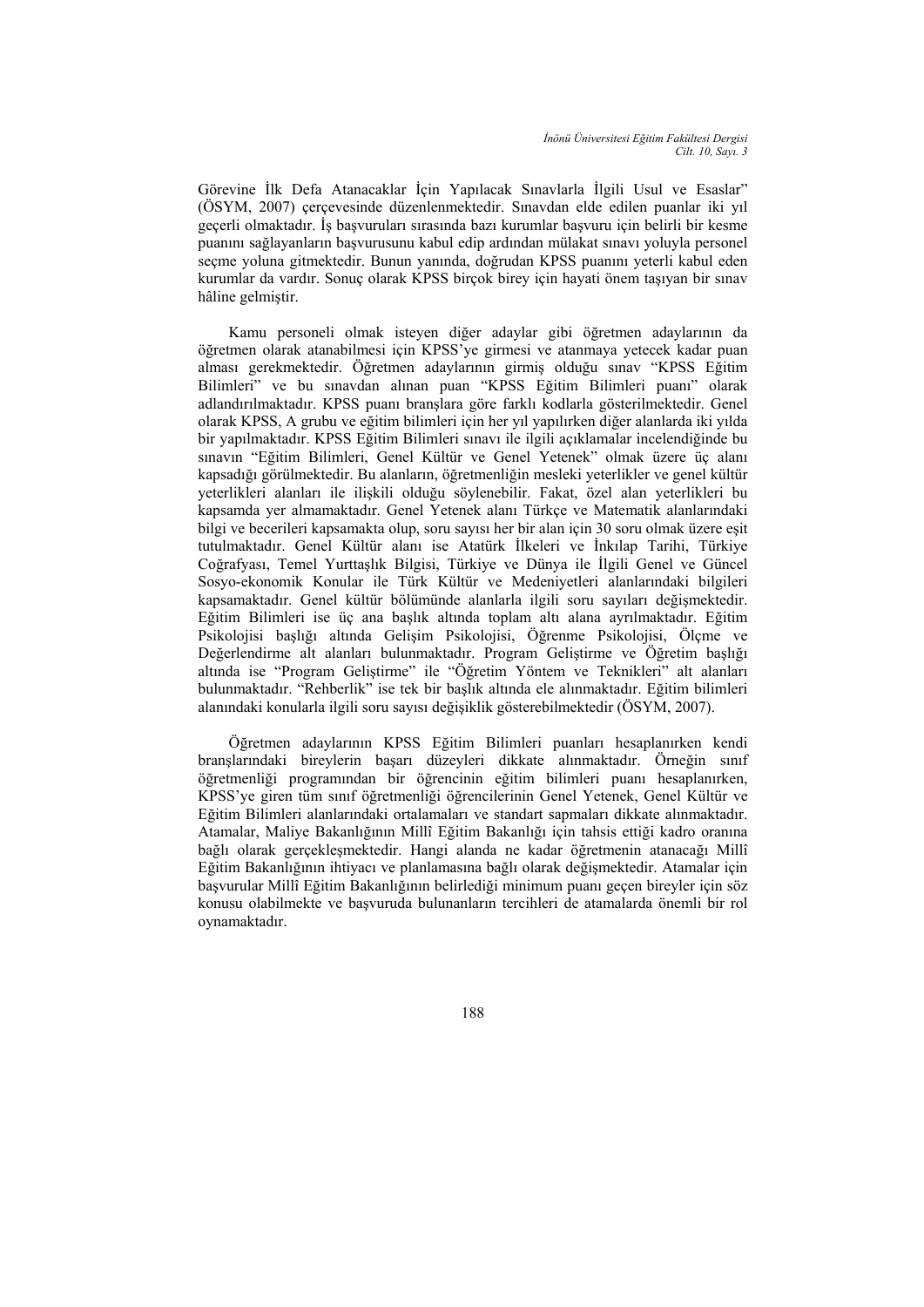Yukarıdaki açıklamalara dayanarak KPSS'nin öğretmen adayları önünde en önemli baraj olarak durduğu söylenebilir. Öğretmen adaylarının 1990'lı yılların sonuna kadar mezuniyet sonrasında hemen göreve atanmalarına karşın son yıllarda öğretmen yetiştiren programlara gereğinden fazla öğrencinin alınması ve mezuniyet sonrasında sınavla mesleğe atanmaları öğretmenlerin yetiştirilmesi ve istihdam edilmesinde gerçekçi politikaların yürütülmediğini göstermektedir. Bunun yanında öğretmen adaylarını seçmek için kullanılan KPSS Eğitim Bilimleri sınavının öğretmenlerde aranan özellikleri kapsayıp kapsamadığı da yetiştirme ve istihdam sorunu kadar önemli bir sorun olarak görülmektedir (Eraslan, 2004).

Millî Eğitim Bakanlığının, Haziran 2004 tarihinde hazırladığı "Öğretmen Eğitimi Bileşeni" yayınında "Öğretmenlik mesleğinin genel ve özel alan yeterlikleri" başlığı altında öğretmenlerde bulunması gerektiği düşünülen özellikler sıralanmıştır. Öğretmenlerde görevlerini etkili şekilde yerine getirmeleri için uygun görülen özel alan yeterlikleri her alan için ayrı ayrı tanımlanırken, genel alan yeterliklerinin altı başlık altında özetlendiği görülmektedir. Bu alanlar kişisel mesleki değerler; öğrenciyi tanıma; öğrenme ve öğretme süreci; öğrenmeyi, gelişimi izleme ve değerlendirme; okul, aile ve toplum ilişkileri; program ve içerik bilgisi şeklinde ifade edilmiştir.

Millî Eğitim Bakanlığının hazırladığı öğretmen yeterlikleri ile KPSS kapsamında soru sorulan alanlar dikkatle incelendiğinde tam bir örtüşmenin olmadığı görülmektedir (Eraslan, 2004). Özellikle KPSS'de özel alan yeterlikleri ile ilgili sorular sorulmamaktadır. Bu nedenlerden dolayı KPSS, kapsam ve yordama geçerliğine sahip olmadığı yönünde eleştirilmektedir. Bu eleştirilere karşın, KPSS'nin Eğitim Bilimleri test kapsamı incelendiğinde, geçmiş dönemlerde öğretmenlik alanı dışında okuduğu hâlde öğretmenlik yapmak isteyenlere sunulan öğretmenlik sertifikası programları kapsamında verilen öğretmenlik meslek derslerini içerdiği söylenebilir. Bu derslerin büyük çoğunluğu da hizmet öncesinde öğretmen yetiştiren programların kapsamında ortak dersler olarak hâlen bulunmaktadır. Ancak, bu derslerin bazılarından (örneğin, Eğitim Bilimine Giriş) soru sorulmazken soru sorulan derslere ilişkin soruların kapsam geçerliğini artıracak bir dağılıma sahip olduğu da şüphelidir. Diğer yandan üniversitelerimizde verilen bu derslerin yeterli görülmeyerek öğretmen adaylarının KPSS'ye hazırlık amacıyla dershanelere gitmesi sistem içi bir başka çelişki olarak karşımıza çıkmaktadır. Bütün bu tartışmalar ışığında "KPSS sonucuna göre öğretmenliğe atanmada adayların öğretmen yetiştiren programlardaki ders başarıları mı yoksa bunun dışında diğer değişkenler mi önemli rol oynamaktadır?" sorusunun yanıtlanması gerekmektedir.

Yılda bir kez yapılan seçme ve yerleştirme sınavları genellikle bireylerin ölçülen değişkenlerle ilgili gerçek düzeylerini geçerli ve güvenilir biçimde ölçemediği yönünde eleştirilmektedir. Bu tür sınavlarda başarıyı etkileyen çok sayıda faktör olduğu düşünülmekte ve bunların araştırılması önem kazanmaktadır. Bu yönde Türkiye'de uygulanan seçme yerleştirme sınavlarından LGS, OKS, ÖSS vb. gibi seçme-yerleştirme sınavlarının geçerliğini ve / veya yordayıcı değişkenlerini saptamak amacıyla yapılan araştırmalara sıkça rastlanmaktadır. Son yıllarda az sayıda da olsa KPSS için yordayıcı değişkenlerin araştırmaya başlandığı görülmektedir. Örneğin, Ergün'ün (2005) yaptığı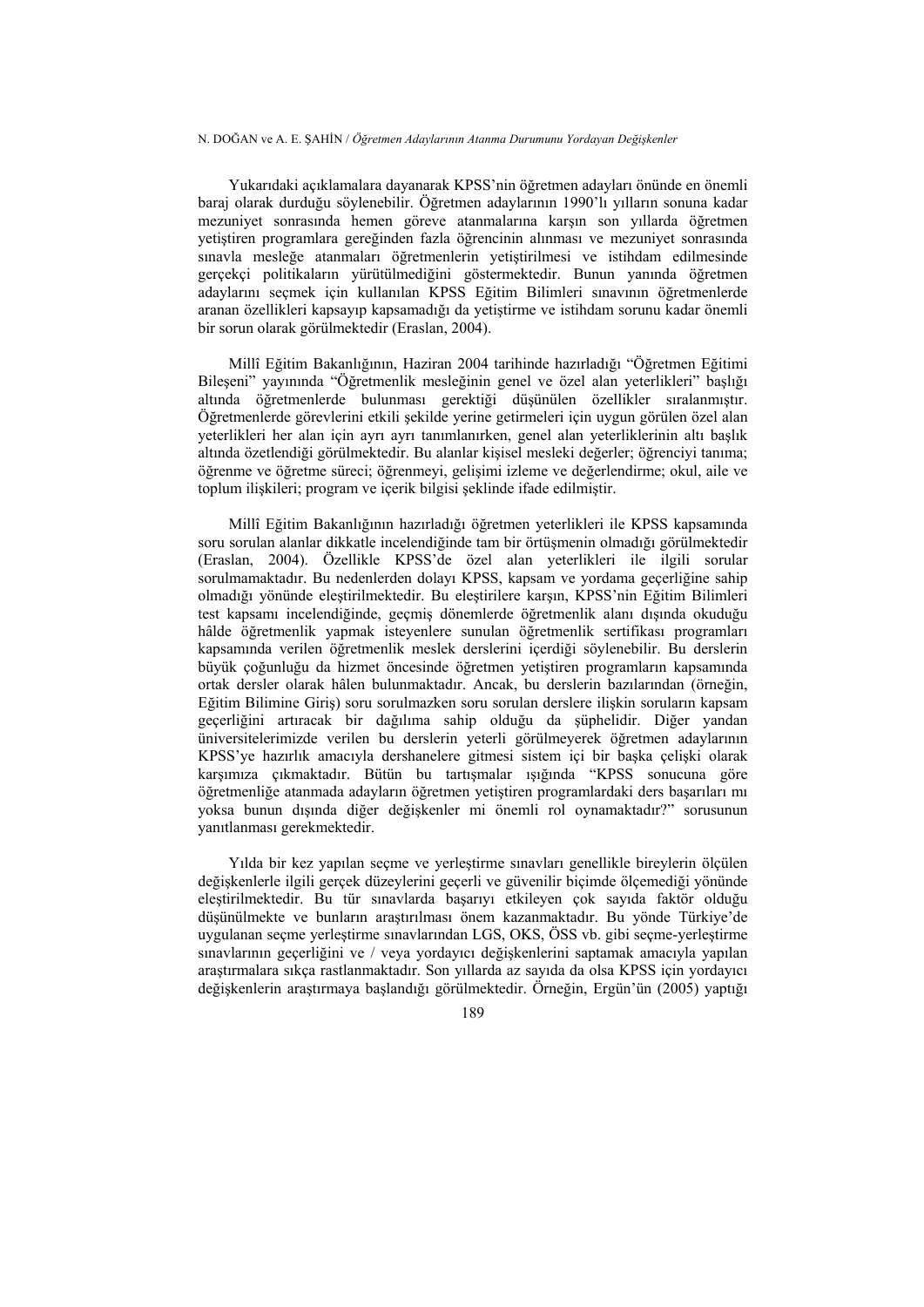araştırmaya göre, Eğitim Fakültesi mezunu öğretmen adaylarının KPSS'den aldıkları puanlar mezun oldukları alanlara, cinsiyete ve mezun oldukları lise türlerine göre anlamlı bir şekilde farklılık göstermektedir. Eraslan (2004) ise, öğretmen adaylarına KPSS sistemi ile ilgili sorular yönelttiği araştırmasında öğretmen adaylarının KPSS'nin üniversite gördükleri derslerle kapsam bakımından yeterince uyuşmadığı, öğretmen olarak kendilerini yetiştirmek yerine KPSS'ye hazırlanmak zorunda kaldıkları yönünde görüş bildirdiklerini belirtmektedir.

Diğer yandan Özçınar (2006), Pamukkale Üniversitesi Eğitim Fakültesi Sınıf Öğretmenliği Ana Bilim Dalı mezunları üzerinde yaptığı araştırmada, öğrencilerin KPSS puanlarını, lisans eğitimleri süresince aldıkları ve KPSS'de soru çıkan derslerden elde ettikleri geçme notları, öğretim türleri (ikinci öğretim ve normal) ve genel not ortalamalarını kullanarak tahmin etmeye çalışılmış, bu amaçla oluşturulan yapay sinir ağı ve regresyon analizi modellerinin tahmin doğruluklarını karşılaştırmıştır. Bu araştırmanın bulguları; ders notlarının, öğretim türünün ve genel not ortalamalarının KPSS puanlarındaki değişimin küçük bir kısmını açıklayabildiğini ortaya koymuştur.

Şahin'in (2007) tamamladığı bir araştırmada ise öğrencilerin üniversitede aldıkları öğretmenlik meslek bilgisi dersleri ile KPSS'den aldıkları puanlar arasındaki ilişkiler incelenmiştir. Araştırma kapsamına, 2005 yılında KPSS'ye giren Hacettepe Üniversitesi Sınıf Öğretmenliği Ana Bilim Dalı ve Ankara Üniversitesi Sınıf Öğretmenliği Ana Bilim Dalı mezunu toplam 423 katılımcı dâhil edilmiştir. Araştırma sonucuna göre öğrencilerin üniversite ders puanlarıyla KPSS puanları arasındaki ilişkiler 0,00 ile 0,32 arasında değişmektedir. KPSS ham puanlarını yordayan değişkenlerin ise Rehberlik, Psikoloji ve Program Geliştirme dersleri olduğu ifade edilmiştir. Diğer ders puanlarıyla KPSS puanları arasındaki ilişkiler istatistiksel olarak anlamlı bulunmamıştır.

Kösterelioğlu, Kösterelioğlu ve Kaplan'ın (2007) çalışmalarında ise Abant İzzet Baysal Üniversitesi Eğitim Fakültesinden 2005-2006 yıllarında mezun olan öğrencilerin oluşturduğu örneklem bulgularını incelemiştir. KPSS puanları ile öğrencilerin lisans notu ortalamaları arasındaki ilişkiye bakıldığında en yüksek ilişki Resim Öğretmenliği Bölümü ile Matematik Öğretmenliği Bölümü öğrencileri için elde edilmiştir. Cinsiyet için bakıldığında ise kız öğrencilerin lisans notları ile KPSS puanları arasındaki ilişkilerin erkeklerinkinden yüksek olduğu sonucuna ulaşılmıştır. Ayrıca kız öğrencilerin KPSS puan ortalamalarının erkeklerin KPSS puan ortalamalarından istatistiksel olarak yüksek bulunduğu bildirilmektedir.

Baştürk (2007) Türkiye'deki kamu eğitim kurumlarında çalışacak öğretmenlerin atanmalarını ele aldığı çalışmasında KPSS puanları ile ÖSS puanları ve üniversite not ortalamaları arasındaki ilişkileri incelemiştir. Bulgulara göre ÖSS puanları KPSS puanlarını yordayabilirken üniversite not ortalaması KPSS puanlarını yordayamamaktadır. Baştürk bir başka çalışmasında (2008) üniversite not ortalamaları ve ÖSS puanlarının KPSS'yi ne derece yordadığını araştırmıştır. Elde edilen bulgulara göre, ÖSS puanları ve üniversite not ortalamalarının KPSS'yi yordadığı sonucuna ulaşılmıştır.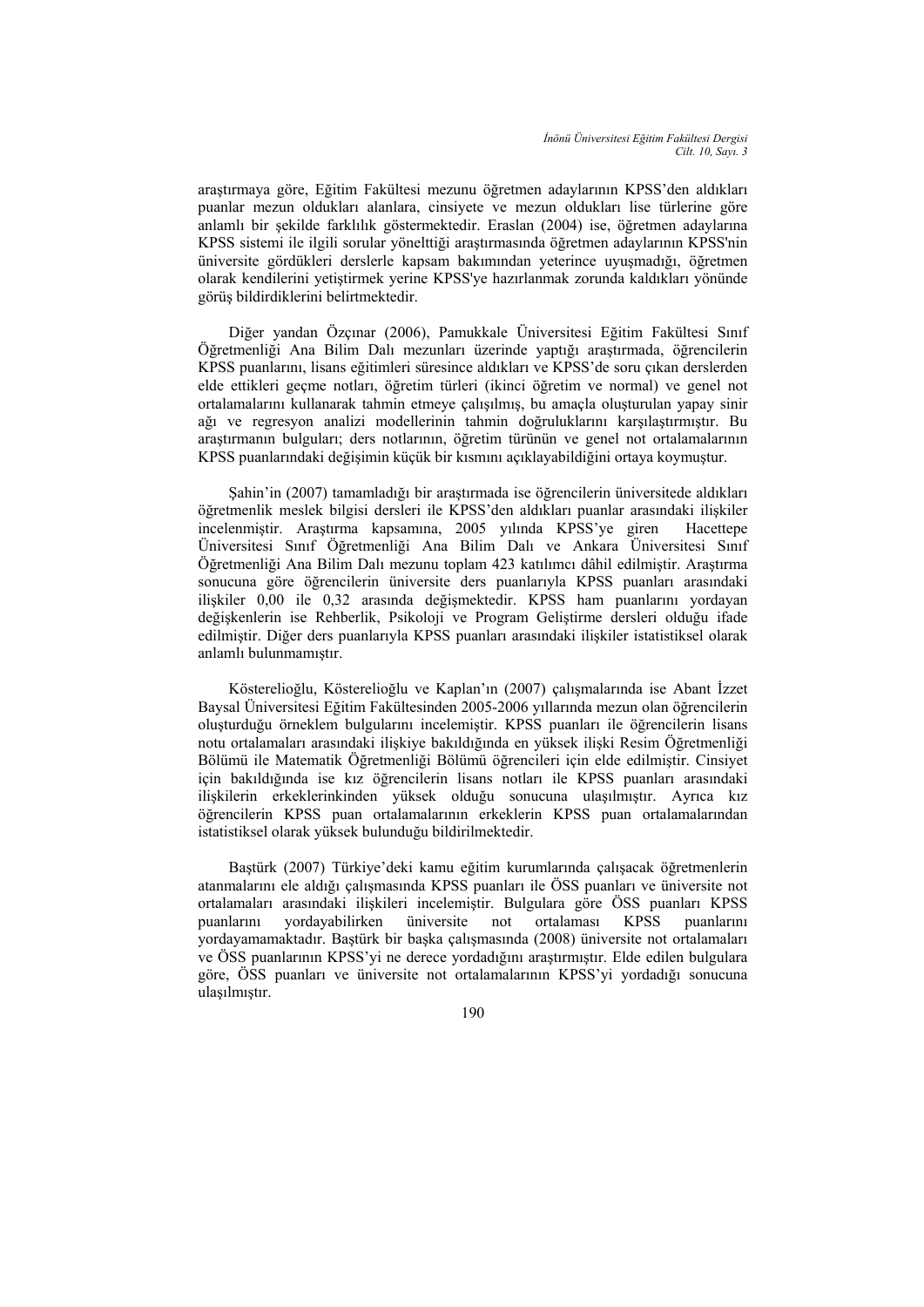Kamu kurumlarında çalışacakları seçme amacıyla kullanılan KPSS üzerine yapılan çalışma sayısının az olduğu görülmektedir. Yapılan az sayıdaki çalışmaların sonuçları KPSS başarısında alan derslerinden çok başka değişkenlerin önemli rol oynadığını vurgulamaktadır. Ayrıca yapılan araştırmaların hiçbiri KPSS puanı kadar öğrencilerin atanıp atanamama durumuna odaklanmamıştır. Öğrenciler için KPSS puanı kadar öğretmenliğe atanmak da önemlidir. Barajı geçecek puan almasına rağmen atanamayan öğrencilerin olduğu unutulmamalıdır. Bunun yanı sıra bazı alanlara çok az sayıda öğretmen alındığı için çok yüksek puan alan öğretmen adaylarının atanamadığı da bilinmektedir. Bu öğretmen adayları için başarı alınan puan düzeyi değil atanıp atanamama durumudur. Bu gerekçelerden hareketle bu çalışmada, KPSS başarısı üzerine dolaylı olarak odaklanılırken öğrencilerin atanma ve atanmama durumu üzerine doğrudan odaklanılmıştır.

Bu araştırmanın amacı, öğrencilerin KPSS sonuçlarına göre atanmaları üzerinde etkili olan değişkenleri saptamaktır. Öğrencilerin öğretmenliğe atanmasında KPSS dışında etkili olan faktörler olup olmadığı ortaya konulmaya çalışılmıştır. Bu araştırma ile sınavın içeriği, seçme işlemleri ve öğretmen adayı yetiştiren kurumlar için önemli bulgulara ulaşılacağı düşünülmektedir. Bu çalışmanın sonuçları öğretmen yetiştiren bölümlere, öğretmen adaylarına ve öğretmen adaylarını yetiştiren akademisyenlere önemli bilgiler verebilir. Bu öneme paralel olarak, "Öğretmen adaylarının öğretmenliğe atanma durumları üzerinde ÖSS puanları ve cinsiyet, mezun olunan lise türü, mezun olunan öğretmenlik programı gibi demografik değişkenlerin etkisi nedir?" sorusu bu araştırmanın odaklandığı araştırma sorusudur.

#### YÖNTEM

### *Araştırmanın Deseni*

Araştırmanın amacı, KPSS sonucunda öğretmen adaylarının atanma durumları üzerinde üniversitede başarısı dışında başka değişkenlerin etkili olup olmadığını ortaya koymaktır. Var olan bir durumu ortaya koyma amacı taşıyan araştırmalar genellikle betimsel araştırma kapsamında incelenebilir (Balcı,1995; Gay & Airasian, 2000).

### *Çalışma Grubu*

Hacettepe Üniversitesi Eğitim Fakültesi İlköğretim Bölümü 2004, 2005 ve 2006 yılı mezunları bu araştırmanın çalışma grubunu oluşturmuştur. Söz konusu yıllarda, beş farklı tür liseden [Resmî ve Gündüz Öğretimi Yapan Liseler (GL), Yabancı Dille Öğretim Yapan Liseler (AL), Yabancı Dil Ağırlıklı Program Uygulayan Liseler (SL), Anadolu Öğretmen Liseleri (AÖL), Kız Meslek Liseleri Çocuk Gelişimi ve Eğitimi (KMLÇGE)] geldikleri belirlenen 1133, mezun araştırma kapsamına alınmıştır. Araştırma kapsamına alınan mezunların 1107'sine ait verilere ulaşılmıştır. Öğrencilerin mezun oldukları ana bilim dallarına [İlköğretim Sınıf Öğretmenliği (İSÖ), Fen Bilgisi Öğretmenliği (FBÖ), İlköğretim Matematik Öğretmenliği (İMÖ) ve Okul Öncesi Öğretmenliği (OKL)] ve lise türlerine göre dağılımları Tablo 1'de gösterilmiştir.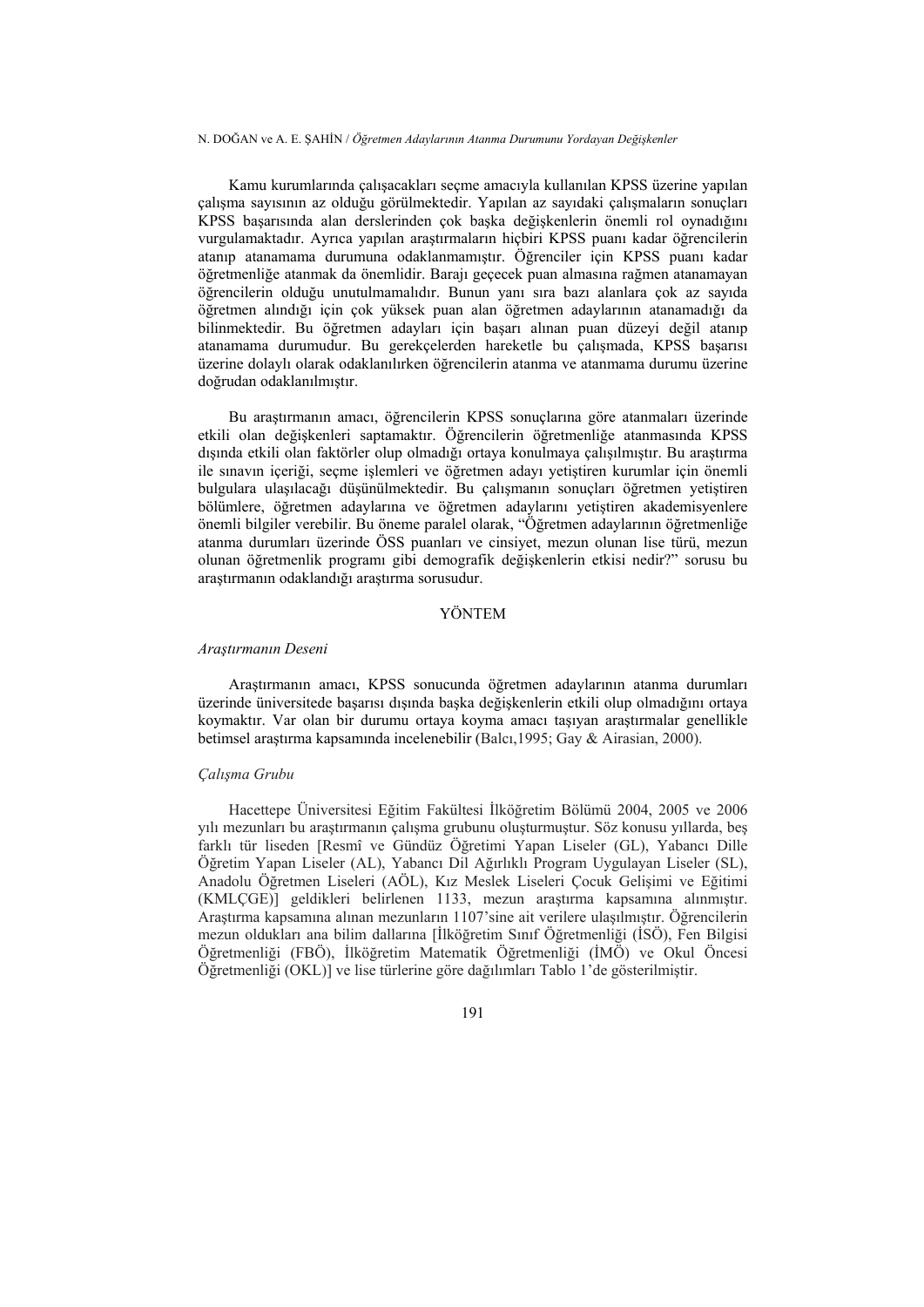| Katılımcıların Mezun Oldukları Ana Bilim Dalları ve Lise Türlerine Göre Dağılımı |     |     |     |     |               |        |
|----------------------------------------------------------------------------------|-----|-----|-----|-----|---------------|--------|
|                                                                                  | GL. | AL. | SL  | AOL | <b>KMLCGE</b> | Toplam |
| İSÖ                                                                              | 184 | 97  | 164 | 61  | $\theta$      | 506    |
| FBÖ                                                                              | 90  | 53  | 88  | 32  | $\theta$      | 263    |
| İMÖ                                                                              | 35  | 25  | 36  | 88  | 0             | 184    |
| OKL                                                                              | 22  | 23  | 23  | 17  | 69            | 154    |
| Toplam                                                                           | 331 | 198 | 311 | 198 | 69            | 1107   |

#### *Değişkenlerin Tanımlanması*

Tablo 1

*Bağımlı değişken:* Araştırmanın bağımlı değişkeni, öğretmen adaylarının KPSS sonucunda atanma durumlarıdır. Bağımlı değişken verilerin analizi sürecinde atandı =1 ve atanmadı = 0 şeklinde kodlanmıştır. Öğrencilerin atanma durumlarına ilişkin bilgiler ÖSYM'den elde edilmiştir.

*Bağımsız değişkenler:* Araştırmada odaklanılan bağımsız değişkenler üç grup altında toplanmıştır. Birinci bağımsız değişken grubunu "demografik değişkenler" başlığı altında cinsiyet, mezun olunan lise türü (LTİPİ) ve mezun olunan ana bilim dalı (ABD) oluşturmaktadır. Demografik değişkenlerden cinsiyet "0 = erkek ve 1= kız"; mezun olunan lise türü "1= Genel lise,  $2 =$  Anadolu lisesi,  $3 =$  Süper lise,  $4 =$  Anadolu öğretmen lisesi ve 5 = Kız meslek lisesi"; ana bilim dalı "1 = İlköğretim Sınıf Öğretmenliği, 2 = İlköğretim Fen Bilgisi Öğretmenliği, 3 = İlköğretim Matematik Öğretmenliği ve 4 = Okul Öncesi Öğretmenliği" olarak kodlanmıştır. Bu demografik değişken grubu lojistik regresyon analizine alınırken sonuncu kategoriler kontrol kategorisi olarak ele alınmıştır. İkinci bağımsız değişken grubunu "ÖSS puanları" başlığı altında sayısal, sözel, eşit ağırlık ve yerleştirmede esas alınan YÖSS puanları oluşturmaktadır. ÖSS puanları standartlaştırılmış puanlar olduklarından eşit aralık ölçeğinde sürekli veri olarak değerlendirilmiştir. Üçüncü bağımsız değişken grubu "üniversite başarısı" başlığı altında toplanmıştır. Bu değişken grubunda öğretmenlik meslek dersleri (EBB 145 Öğretmenlik Mesleğine Giriş; EBB 273 Gelişim ve Öğrenme; EBB 274 Öğretimi Planlama ve Değerlendirme; EBB 390 Sınıf Yönetimi; EBB 494 Rehberlik) için elde edilen notlar, bu ders notlarının ortalaması alınarak elde edilen eğitim dersleri için ortalama başarı (EBBORT) ve genel akademik başarı (GNLORT) bulunmaktadır. Üçüncü grup değişkenindeki akademik puanlar Hacettepe Üniversitesi notlandırma sistemine bağlı olarak 0 ile 4 puan arasında sürekli veri olarak ele alınmıştır. Bağımsız değişkenlere ilişkin veriler yazışmalar yoluyla Hacettepe Üniversitesi Öğrenci İşleri Dairesi Başkanlığından temin edilmiştir.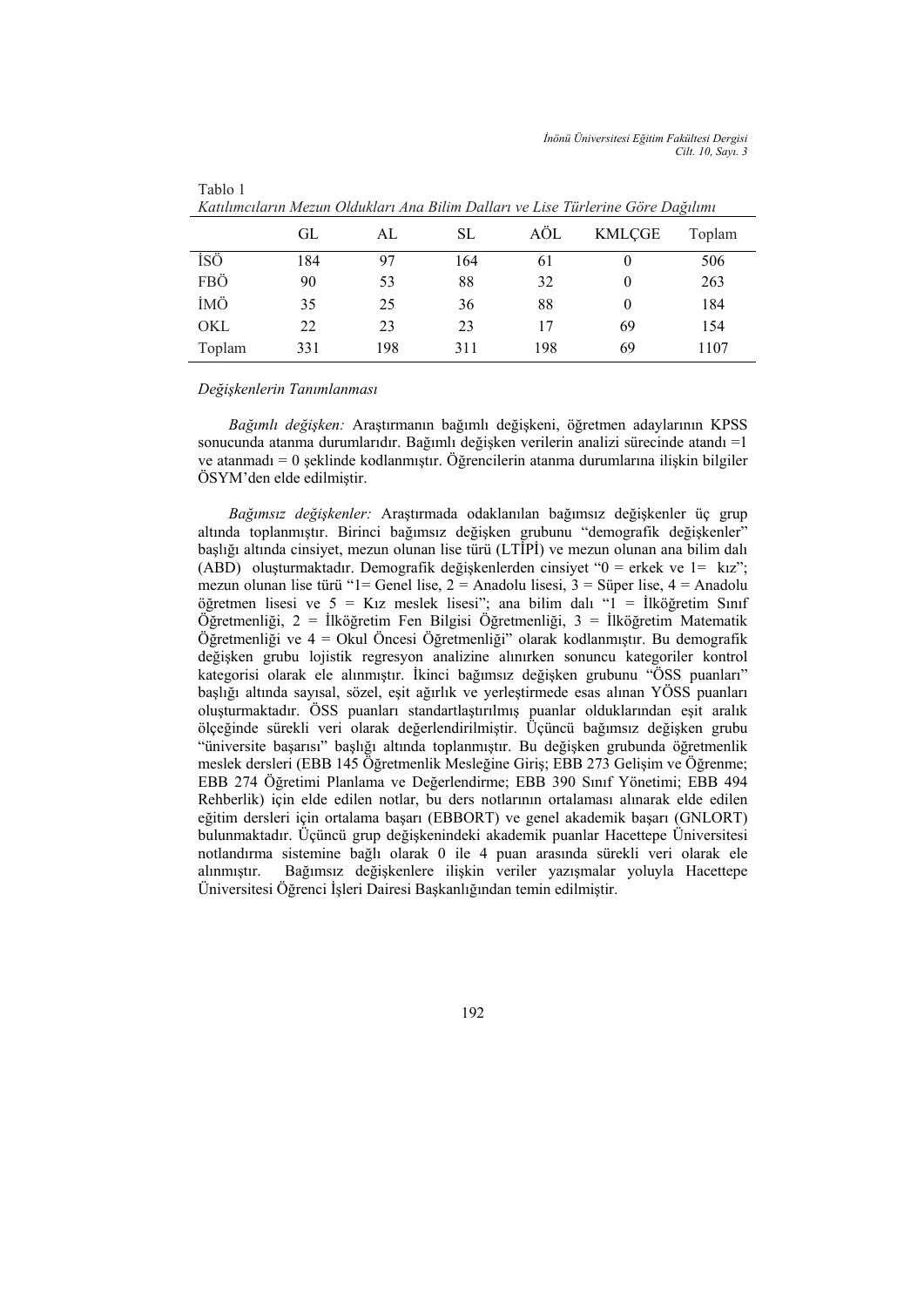## *Verilerin Analizi*

Araştırmada bağımlı değişkenimiz kategorik bir yapıda olduğu için lojistik regresyon tekniğinden yararlanılmıştır. Ayrıca lojistik regresyon analizinde bağımsız değişkenlerin normal dağılıma ilişkin varsayımı karşılaması gerekmez. Lojistik regresyona ilişkin denklem aşağıdaki gibi verilmektedir (Albayrak, 2006; Alpar, 2003; Tabachnick & Fidell, 2001; George ve Mallery, 2000; Menard, 1995).

$$
p(y = 1) = \frac{e^{u}}{1 + e^{u}}; u = \alpha + \beta_1 X_1 + \beta_2 X_2 + ... + \beta_n X_n \text{ (Denklem1)}
$$

Formül yardımıyla elde edilen olasılık 0,50 ölçütüne göre değerlendirilir. Bir öğrenci için hesaplanacak olasılık 0,50'den büyük ise atanmasının yapıldığı, 0,50'den küçük ise atanmasının yapılmadığı şeklinde kestirimde bulunulur.

Araştırmanın amacı KPSS sonucuna göre öğretmen adaylarının atanma durumunun öğrencilerin üniversite başarı değişkenleri yanında başka değişkenlere de bağlı olduğunu ortaya çıkarmak olduğundan üç ayrı lojistik regresyon denklemi kurulmuştur. Birinci regresyon denklemine sadece üniversite başarısına ilişkin değişkenler, ikinci regresyon denklemine üniversite başarısı dışında kalan değişkenler ve üçüncü regresyon denklemine tüm değişkenler alınmıştır.

Analiz sonuçları her bir model için ayrı ayrı ele alınmış, modelin ve değişkenlerin anlamlılığı için regresyon katsayılarından, regresyon katsayılarının önemlilik düzeylerinden, Wald değerlerinden yararlanılmıştır. Ek olarak denklemle elde edilen atanan ve atanamayan öğrenci sınıflama tablosu da yorumlamada kullanılmıştır.

# BULGULAR VE YORUMLAR

Araştırmanın bulguları veri analizinin aşamalarına uygun olarak sunulmuştur.

*1. Aşama*: Üniversite başarı değişkenleriyle kurulan lojistik regresyon denkleminin veriler için uygun olup olmadığına ilişkin bilgi veren Hosmer ve Lemeshow istatistiği incelendiğinde veriler ve model arasında uyum olduğu gözlenmektedir (Ki-kare = 4,21; sd = 8;  $p > 0.05$ ). Aynı şekilde model testi de (Ki-kare = 117,21; sd = 7;  $p < 0.01$ ) manidar bulunduğundan en az bir bağımsız değişkenin bağımlı değişken üzerindeki etkisinin önemli olduğu sonucuna varılmıştır. Üniversite başarı değişkenleri ile öğretmen adaylarının atanma durumları arasında kurulan lojistik regresyon sonuçları Tablo 2'de verilmiştir.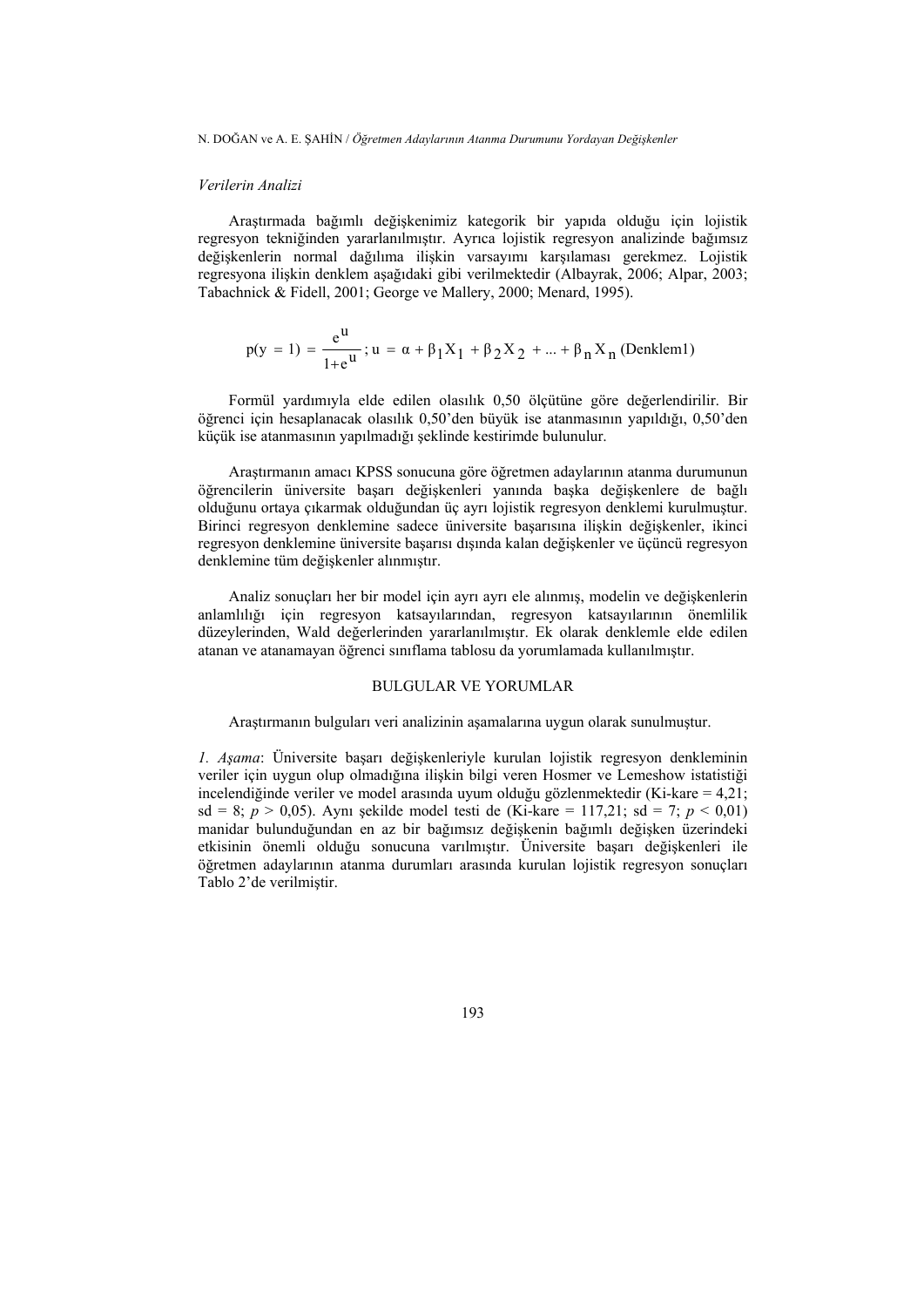#### *İnönü Üniversitesi Eğitim Fakültesi Dergisi Cilt. 10, Sayı. 3*

|        |          |       | Wald        |    |      | Odss  | $% 95$ olasılıklı<br>güven aralığı |           |  |
|--------|----------|-------|-------------|----|------|-------|------------------------------------|-----------|--|
|        | B        | SS    | istatistiği | Sd | n    | orani | Alt sinir                          | Ust sinir |  |
| Gnlort | 1,155    | ,261  | 19,533      | 1  | ,000 | 3,174 | 1,902                              | 5,297     |  |
| Ebb145 | ,251     | ,487  | ,266        | 1  | ,606 | 1,285 | ,495                               | 3,337     |  |
| Ebb273 | ,301     | ,472  | ,407        | 1  | ,523 | 1,352 | ,536                               | 3,411     |  |
| Ebb274 | $-.105$  | ,661  | ,025        | 1  | ,874 | ,900  | ,247                               | 3,288     |  |
| Ebb390 | ,234     | ,508  | ,212        | 1  | ,645 | 1,264 | ,467                               | 3,422     |  |
| Ebb494 | ,264     | .501  | ,277        | 1  | ,598 | 1,302 | ,488                               | 3,472     |  |
| Ebbort | $-.130$  | 2,641 | ,002        | 1  | ,961 | ,878  | ,005                               | 155,607   |  |
| Sabit  | $-6,075$ | ,656  | 85,815      | 1  | ,000 | ,002  |                                    |           |  |

*Üniversite başarısı değişkenlerine ilişkin lojistik regresyon sonuçları*

Tablo 2 incelendiğinde üniversite başarısına ilişkin değişkenlerin tek tek öğretmen adaylarının atanma durumlarını kestirmede çok etkili olmadıkları görülmektedir. Bağımsız değişkenlerin Wald istatistiklerinden sadece genel ortalamaya ilişkin Wald istatistiğinin 0,05 düzeyinde istatistiksel olarak önemli bulunduğu görülmektedir. Bu sonuca dayanarak bağımlı değişken olan atanma durumu üzerinde genel ortalamanın etkisinin önemli olduğu söylenebilir. Aynı sonuca genel ortalamaya ilişkin Odss oranının güven aralığının 1 değerini kapsamamasına dayanarak da ulaşılmaktadır. Genel ortalamaya ilişkin Odss oranı birden büyük olduğu için atanmış olma olasılığını artırmaktadır. Diğer bağımsız değişkenlerin Odds oranı güven aralıklarının 1 değerini kapsaması nedeniyle bağımlı değişken üzerindeki etkilerinin önemsiz olduğu yorumu desteklenmektedir. Diğer yandan modeldeki bağımsız değişkenlerin bağımlı değişkendeki değişkenliği açıklama düzeyi ve model veri uyumunun göstergesi olarak değerlendirilen Nagelkerke ve Cox-Snell tarafından önerilen  $R^2$  değerleri sırasıyla %14 ve %10 olarak hesaplanmıştır. Üniversite başarısına ilişkin değişkenler için kurulan denkleme bağlı olarak kestirilen ve gözlenen sınıflamanın uyum yüzdeleri Tablo 3'te verilmiştir.

## Tablo 3

Tablo 2

|                    | Kestirilen |               |                  |  |  |  |
|--------------------|------------|---------------|------------------|--|--|--|
| Gözlenen           | Atanamadı  | Atandi        | Doğruluk yüzdesi |  |  |  |
| Atanamadı          | 410        | 171           | 70,6             |  |  |  |
| Atand <sub>1</sub> | 220        | 279           | 55,9             |  |  |  |
|                    |            | Tüm grup için | 63,8             |  |  |  |

*Üniversite başarısı değişkenleri için kurulan regresyon denklemine ilişkin kestirilen ve gözlenen sınıflamaların uyum yüzdeleri*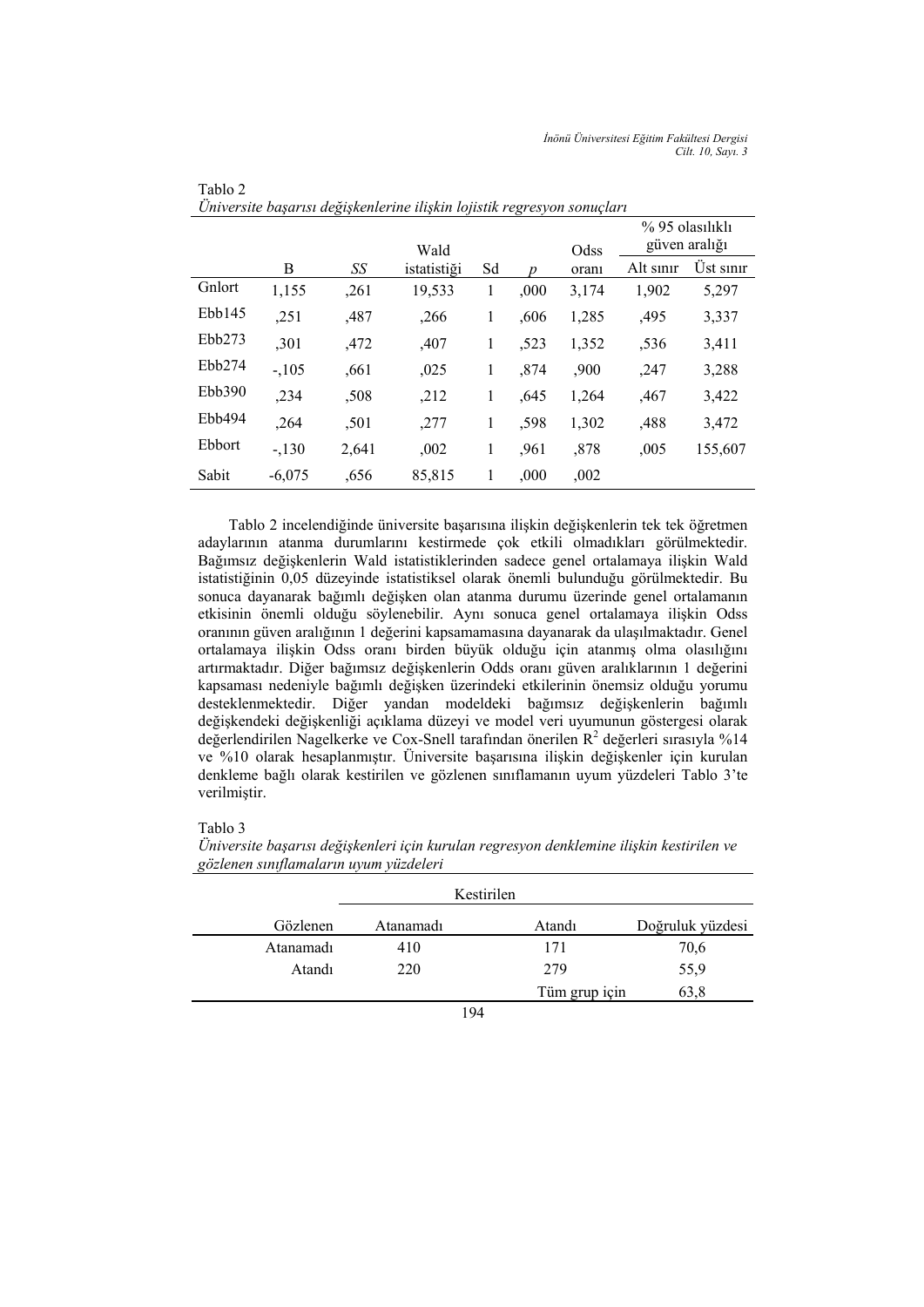Tablo 3 incelendiğinde üniversite başarısına ilişkin değişkenler için kurulan regresyon denkleminden öğretmenliğe atanamayanların % 70,6'sı; öğretmenliğe atananların % 55,9'u ve tüm grubun % 63,8'i doğru sınıflanabilmektedir. Denklemin genel sınıflama gücünün orta düzeyde olduğu söylenebilir. Ancak atanamayan bireyleri sınıflama düzeyine karşılık atanan bireyler için sınıflama düzeyinin düştüğü de vurgulanmalıdır.

*2. Aşama*: Demografik ve ÖSS değişkenleriyle kurulan lojistik regresyon denkleminin veriler için uygun olup olmadığına ilişkin bilgi veren Hosmer ve Lemeshow istatistiği incelendiğinde veriler ve model arasında uyum olduğu gözlenmektedir (Ki-kare = 6,06; sd = 8; p > 0,05). Aynı şekilde model testi de (Ki-kare = 240,17; sd = 12; p < 0,01) manidar bulunduğundan en az bir bağımsız değişkenin bağımlı değişken üzerindeki etkisinin önemli olduğu sonucuna varılmıştır. Demografik ve ÖSS değişkenleri ile öğretmen adaylarının atanma durumları arasında kurulan lojistik regresyon sonuçları Tablo 4'te verilmektedir.

Tablo 4

*Demografik ve ÖSS başarısı değişkenlerine ilişkin lojistik regresyon sonuçları*

|                 |          |           |                     |                        |      |               |           | % 95 olasılıklı<br>güven aralığı |
|-----------------|----------|-----------|---------------------|------------------------|------|---------------|-----------|----------------------------------|
|                 | B        | St. Sapma | Wald<br>istatistiği | Serbestlik<br>derecesi | p    | Odss<br>oranı | Alt sinir | Üst sinir                        |
| Cinsiyet        | ,120     | ,188      | ,407                | 1                      | ,524 | 1,127         | ,780      | 1,628                            |
| ABD             |          |           | 121,99              | 3                      | ,000 |               |           |                                  |
| $\text{ISO}(1)$ | $-.506$  | ,269      | 3,553               | 1                      | ,059 | ,603          | ,356      | 1,020                            |
| FBÖ(2)          | $-2,680$ | .382      | 49,138              | 1                      | ,000 | ,069          | ,032      | ,145                             |
| IMÖ(3)          | $-.011$  | ,438      | ,001                | 1                      | ,980 | ,989          | ,419      | 2,333                            |
| SÖZ             | ,021     | ,016      | 1,692               | 1                      | ,193 | 1,022         | ,989      | 1,055                            |
| <b>SAY</b>      | ,011     | ,017      | ,373                | 1                      | ,541 | 1,011         | ,977      | 1,046                            |
| EA              | ,006     | ,036      | ,026                | 1                      | ,873 | 1,006         | ,937      | 1,079                            |
| YÖSS            | ,018     | ,010      | 2,870               | $\mathbf{1}$           | ,090 | 1,018         | ,997      | 1,039                            |
| LTİPİ           |          |           | 12,432              | $\overline{4}$         | ,014 |               |           |                                  |
| GL(1)           | 1,433    | ,471      | 9,270               | 1                      | ,002 | 4,191         | 1,666     | 10,543                           |
| AL(2)           | 1,749    | ,501      | 12,194              | 1                      | ,000 | 5,749         | 2,154     | 15,343                           |
| SL(3)           | 1,536    | ,485      | 10,043              | 1                      | ,002 | 4,648         | 1,797     | 12,020                           |
| $A\ddot{O}L(4)$ | 1,232    | ,451      | 7,449               | 1                      | ,006 | 3,428         | 1,415     | 8,306                            |
| Sabit           | $-9,303$ | 2,548     | 13,332              | $\mathbf{1}$           | ,000 | 0,000         |           |                                  |

Tablo 4 incelendiğinde cinsiyet dışındaki demografik değişkenler öğretmen adaylarının atanma durumlarını kestirmede etkili olurken, ÖSS başarısına ilişkin değişkenlerin öğretmen adaylarının atanma durumlarını kestirmede etkili olmadıkları görülmektedir. Demografik değişkenlerden mezun olunan ana bilim dalı ve lise tipinin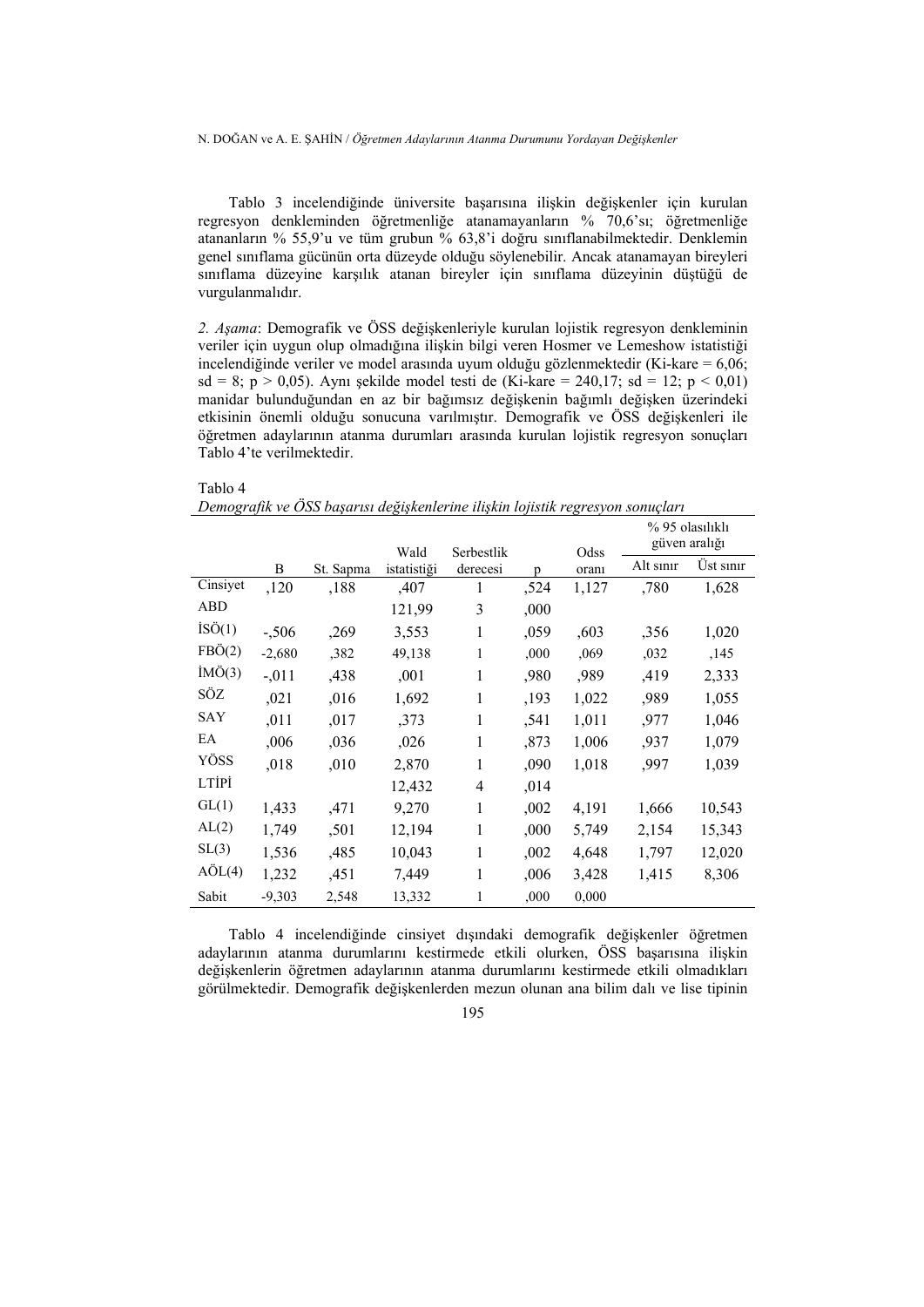öğretmen adaylarının atanma durumlarını kestirmek için kurulan lojistik regresyon denklemine girdiği görülmektedir. Mezun olunan ana bilim dalı ve lise türü değişkenlerine ilişkin Wald istatistiklerinin 0,05 düzeyinde önemli olduğu görülmektedir. Bu sonuca dayanarak bağımlı değişken olan atanma durumu üzerinde ana bilim dalı ve mezun olunan lise türünün etkisinin önemli olduğu söylenebilir. Mezun olunan ana bilim dalı kategorilerinden Fen Bilgisi Öğretmenliği değişkenine ilişkin Wald değerinin alfa 0,05 düzeyinde önemli olduğu görülmektedir. Fen Bilgisi Öğretmenliği Ana Bilim Dalından mezun olma değişkenine ait Odss oranı güven aralığının 1'den küçük olması atanma olasılığının düştüğünü göstermektedir. Mezun olunan lise türü değişkeni için Wald değerlerinin kontrol kategorisi olan Kız Meslek Lisesi dışındaki Genel Lise, Anadolu Lisesi, Süper Lise ve Anadolu Öğretmen Lisesi mezunları için 0,05 düzeyinde önemli olduğu görülmektedir. Genel Lise, Anadolu Lisesi, Süper Lise ve Anadolu Öğretmen Lisesi mezunlarına ilişkin Odds oranlarının 1'den büyük olması atanma olasılığının arttığını göstermektedir. Diğer bağımsız değişkenlerin Odds oranı güven aralıklarının 1 değerini kapsaması nedeniyle bağımlı değişken üzerindeki etkilerinin önemsiz olduğu yorumu desteklenmektedir. Diğer yandan modeldeki bağımsız değişkenlerin bağımlı değişkendeki değişkenliği açıklama düzeyi ve model veri uyumunun göstergesi olarak değerlendirilen Nagelkerke ve Cox-Snell tarafından önerilen  $R^2$  değerleri sırasıyla % 27 ve % 20 olarak hesaplanmıştır.

Demografik ve öğrenci başarısı değişkenleri için kurulan regresyon denklemine ilişkin kestirilen ve gözlenen sınıflama Tablo 5'te verilmiştir.

#### Tablo 5

| Demografik ve Öğrenci başarısı değişkenleri için kurulan regresyon denklemine ilişkin |  |  |
|---------------------------------------------------------------------------------------|--|--|
| kestirilen ve gözlenen sınıflamaların uyum yüzdeleri                                  |  |  |

|           |                    | Kestirilen    |                  |
|-----------|--------------------|---------------|------------------|
|           | Gözlenen Atanamadı | Atandı        | Doğruluk yüzdesi |
| Atanamadı | 355                | 226           | 61.1             |
| Atandi    | 114                | 385           | 77,2             |
|           |                    | Tüm grup için | 68.5             |

 Tablo 5 incelendiğinde demografik ve ÖSS değişkenleri için kurulan regresyon denkleminden atanamayanların % 61,1'i; ataması olanların % 77,2'si ve tüm grubun % 68,5'i doğru sınıflanabilmektedir. Denklemin sınıflama gücünün orta düzeyde olduğu söylenebilir. Ayrıca ataması yapılan bireyler için sınıflama düzeyinin ataması yapılmayan bireyleri sınıflama düzeyine göre daha yüksek olduğu söylenebilir.

## TARTIŞMA, SONUÇ VE ÖNERİLER

Bulgular göstermektedir ki hem üniversite başarısı değişkenlerine ilişkin kurulan denklem hem de demografik ve ÖSS değişkenlerine ilişkin kurulan denklem, istatistiksel olarak önemlidir. Paralel olarak iki denklemde de bağımlı değişken olan atanma durumunu yordamada istatistiksel olarak önemli en az bir değişken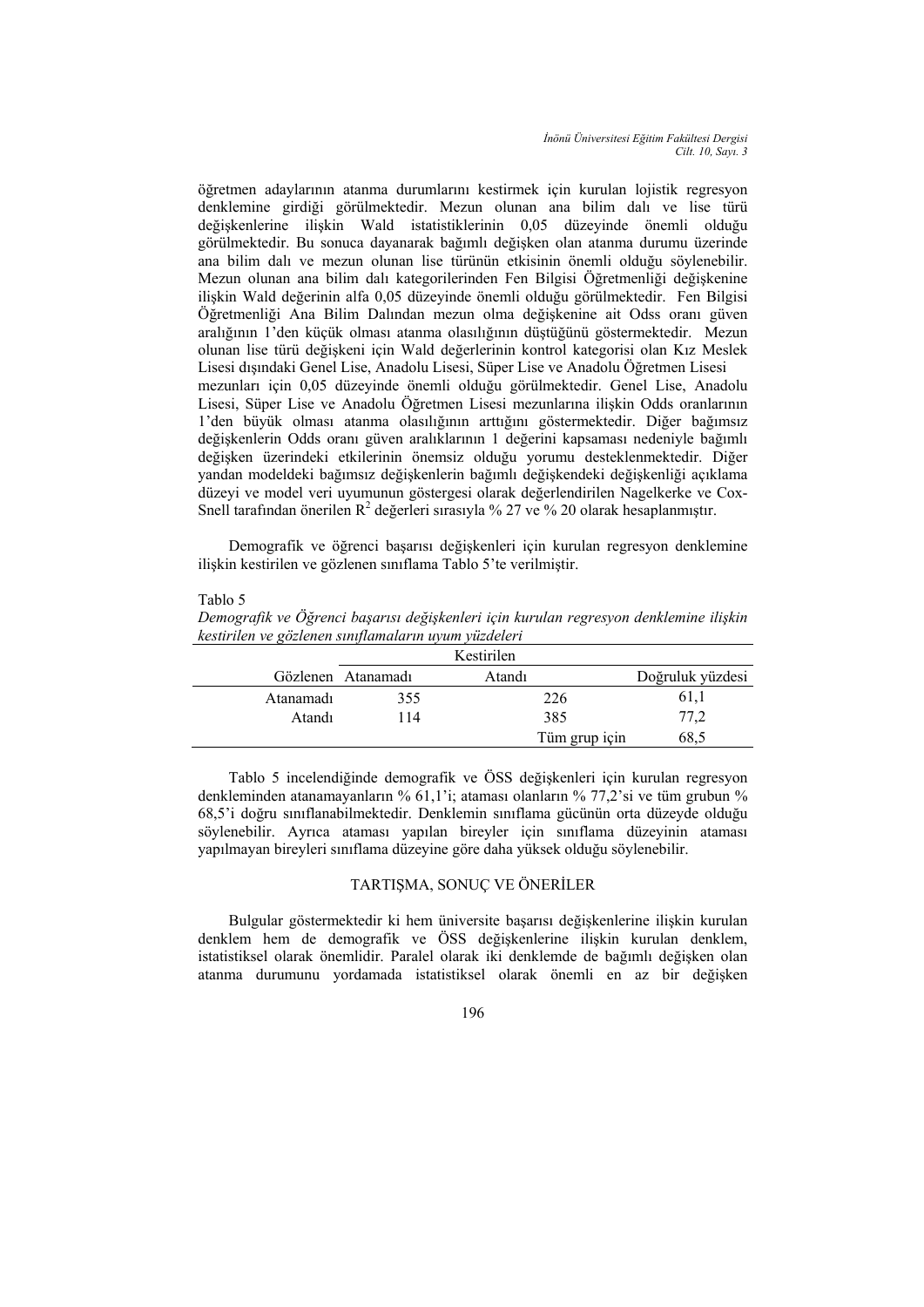bulunmaktadır. Ek olarak iki denklemin de öğretmen adaylarının atanma ve atanamama durumunu orta düzeyde sınıfladığı görülmektedir.

Öğretmen adaylarının atanma durumunu yordama amacıyla kurulan üniversite başarısı değişkenlerine ilişkin denklem ile demografik ve ÖSS değişkenlerine ilişkin değişkenler için kurulan denklemin karşılaştırılmasında önemli farkların gözlendiği söylenebilir. Bunlardan birincisi cinsiyet dışında tüm demografik değişkenlerin istatistiksel olarak manidar bulunmasıdır. Üniversite başarısı için kurulan denklemde genel akademik ortalama istatistiksel olarak önemli bir yordayıcı değişken olarak saptanırken KPSS kapsamındaki eğitim bilimleri derslerinin hiçbirinin yordama düzeyi istatistiksel olarak manidar bulunmamıştır. Diğer yandan demografik ve ÖSS değişkenleri için kurulan denklemde ÖSS ile ilgili değişkenlerden hiçbirinin yordama düzeyi istatistiksel olarak önemli bulunmamıştır. Bağımsız değişkenlerin bağımlı değişkendeki değişkenliği açıklama yönünden bakıldığında üniversite başarısı değişkenlerine ilişkin bağımlı değişkeni açıklama düzeyi % 14 olurken, demografik ve ÖSS değişkenlerine ilişkin bağımlı değişkeni açıklama düzeyi % 27 civarındadır. Demografik ve ÖSS değişkenlerine ilişkin bağımlı değişkeni açıklama düzeyinin, üniversite başarısı değişkenlerine ilişkin bağımlı değişkeni açıklama düzeyinin neredeyse iki katı olduğu söylenebilir.

Bulgulara dayanarak öğretmen adaylarının atanma ve atanamama durumunu yordamada üniversitedeki başarılarından çok mezun olunan ana bilim dalı veya mezun olunan lise türü gibi demografik değişkenlerin etkili olduğu söylenebilir. Özellikle KPSS kapsamındaki eğitim derslerine ilişkin puanlarının öğretmen adaylarının atanma durumunu yordamada istatistiksel olarak önemsiz bulunması KPSS'nin geçerliğine ilişkin soru işareti doğurmaktadır. Geçerlik bir sınavın en önemli özelliği olduğuna göre bu sonuca dayanarak sınavın bir daha gözden geçirilmesi önerilebilir. Diğer yandan üniversite başarısına ilişkin denklemde genel ortalamanın istatistiksel olarak manidar çıkması öğretmen atamalarında KPSS genel kültür ve genel yetenek testlerinin atamada veya öğrenci standart puanları üzerinde daha etkili olduğunu düşündürebilir. Elde edilen bu sonuçlar, yordayıcı değişkenler bakımından Ergün (2005), Özçınar (2006), Yeşil, Korkmaz ve Kaya (2009) ile Şahin (2007) tarafından elde edilen bulguları destekler niteliktedir. Ancak bu araştırmada Baştürk'ün (2007) ÖSS puanlarının KPSS için yordayıcı değişken olarak belirlendiği araştırma bulgularıyla çelişen sonuçlar elde edilmiştir.

Sonuç olarak KPSS'nin öğretmen yeterlikleriyle yeterince uyuşmadığı, öğretmen adaylarının üniversitede gördükleri ders kapsamıyla örtüşmediği, buna karşılık mezun olunan lise türü, mezun olunan öğretmenlik alanı ve üniversite puanları genel ortalaması gibi değişkenler tarafından yordandığı görülmektedir. Bu bağlamda da KPSS'ningeçerliği ya da amaca uygunluğu sorgulanabilir. KPSS'nin geçerlik ve güvenirlik düzeyini belirlemek üzere yeni araştırmaların yapılması araştırmacılara önerilirken, eğitim politikacılarına da öğretmen adaylarının istihdam edilmesine ilişkin bu uygulamayı gözden geçirerek iyileştirmeleri ve yeni politikalar geliştirmeleri önerilebilir.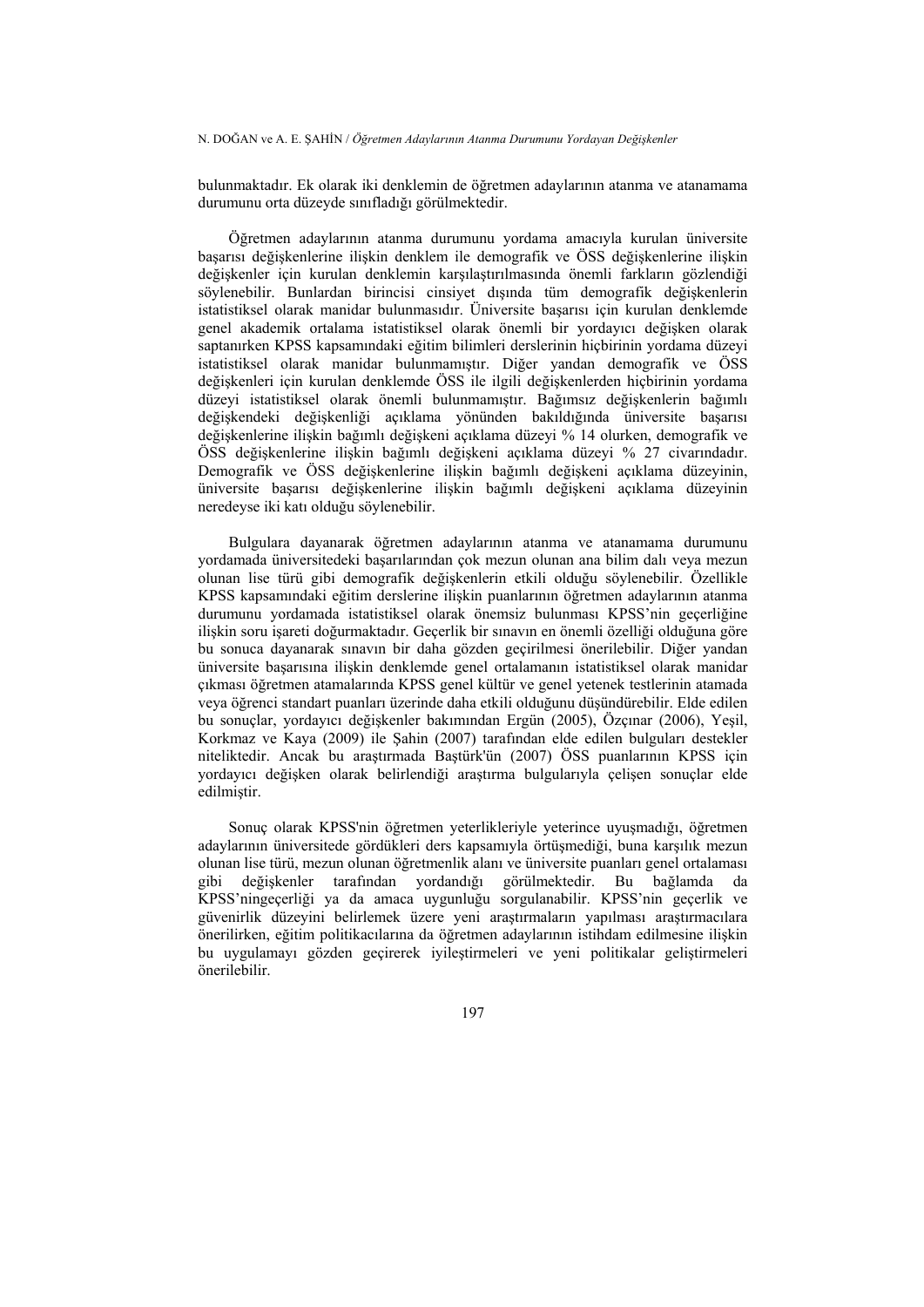*Teşekkür Notu/Acknowledgement:* 

Hacettepe Üniversitesi Eğitim Fakültesi İlköğretim Bölümü öğretim görevlisi Dr. Fatma Türkyılmaz'a katkılarından dolayı teşekkür ederiz.

#### KAYNAKLAR/REFERENCES

- Albayrak, A.S. (2006). Lojisitik regresyon analizi. Ş. Kalaycı (Ed.) *SPSS uygulamalı çok değişkenli istatistik teknikler.* Ankara: Asil Yayınları.
- Alpar, R. (2003). *Uygulamalı çok değişkenli istatistiksel yöntemlere giriş 1*. Ankara: Nobel Yayınları.
- Balcı, A. (2005). *Sosyal bilimlerde araştırma: Yöntem teknik ve ilkeler.* Ankara: TDFO Yayıncılık.
- Baştürk, R. (2007). Investigation of appointing teachers employed in the public education institutions in Turkey. *Hacettepe Üniversitesi Eğitim Fakültesi Dergisi* 33: 33-40. http://www.efdergi.hacettepe.edu.tr/200733RAMAZAN%20BA% C5%9ET%C3%9CRK.pdf 19.12.2009'da alındı.
- Baştürk, R. (2008). Fen ve teknoloji alanı öğretmen adaylarının Kamu Personeli Seçme Sınavı başarılarının yordanması. *İlköğretim Online*, 7(2), 323–332. http://ilkogretim-online.org.tr 3 Mayıs 2008'da alındı.
- Büyüköztürk, Ş. (2002). *Sosyal bilimler için veri analizi el kitabı: istatistik, araştırma deseni, SPSS uygulamaları ve yorum*. Ankara: PegemA Yayıncılık.
- Eraslan, L. (2004). Öğretmenlik mesleğine girişte Kamu Personeli Seçme Sınavı (KPSS) yönteminin değerlendirilmesi. *Uluslararası İnsan Bilimleri Dergisi*, 1(1), 1-31. http://www.insanbilimleri.com/ojs/index.php/uib/article/view Article/167, 19 Aralık 2009'da alındı.
- Ergün, M. (2005). İlköğretim okulları öğretmen adaylarının KPSS'deki başarı düzeylerinin bazı değişkenlere göre incelenmesi (Kastamonu ili örneği). *Kastamonu Eğitim Dergisi*. 13(2), 311-326.
- Gay, L. R., & Airasian, P. (2000). *Educational research: Competencies for analysis and application.* (6th ed.). New Jersey: Prentice-Hall, Inc.
- George, D. ve Mallery, P. (2000). *SPSS for Windows step-by-step: A simple guide and reference.* (Second Edition). Boston: Allyn and Bacon.
- Hensher, D. A. ve Johnson, L. W. (1981). *Applied discrete-choice modelling*. New-York; Halsted Press.
- Kösterelioğlu, İ., Kösterelioğlu, M.A. ve Kaplan, S. (2007). Kamu personeli seçme sınavı ile lisans başarısı arasındaki ilişkilerin çeşitli değişkenler açısından incelenmesi. *16. Ulusal Eğitim Bilimleri Kongresi*, 5-7 Eylül 2007. Gaziosmanpaşa Üniversitesi, Tokat, Türkiye.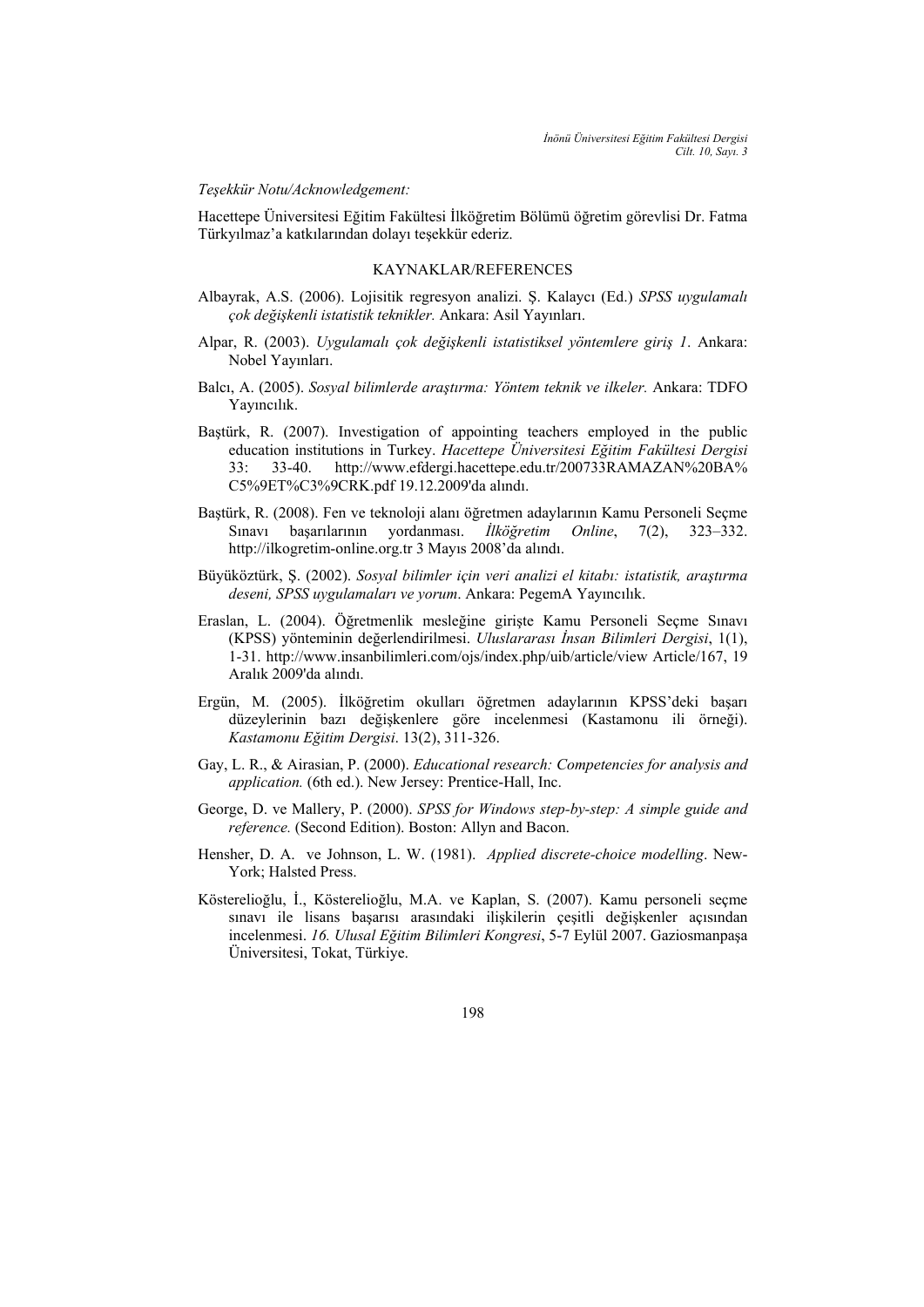- MEB. (2007). *Öğretmen eğitimi bileşeni*. http://oyegm.meb.gov.tr/ yet/gelistirme\_sureci.htm 13 Şubat 2007 tarihinde alındı.
- Menard. S. (1995). *Aplied logistic regression analysis*. Thousand Oaks: Sage Publications.
- ÖSYM. (2007). *Kamu personeli seçme sınavı (KPSS) 2007 kılavuzu.* Ankara: Meteksan.
- Özçınar, H. (2006). *KPSS sonuçlarının veri madenciliği yöntemleriyle tahmin edilmesi.* Yayımlanmamış Yüksek Lisans Tezi. Pamukkale Üniversitesi, Denizli.
- RESMÎ GAZETE. (2002). *Kamu görevlerine ilk defa atanacaklar için yapılacak sınavlar hakkında genel yönetmelik.* 3 Mayıs 2002 - Sayı: 24744.
- Şahin, Ç. (2007). *Öğretmenlik meslek bilgisi dersleri ile kamu personeli seçme sınavı (KPSS) eğitim bilimleri testlerindeki başarılar arasındaki ilişkiler.* Yayımlanmamış Yüksek Lisans Tezi. Ankara Üniversitesi, Ankara.
- Tabachnick, B.G. ve Fidell, L. S. (2001). *Using multivariate statistics*. (Fourth Edition) Boston: Allyn&Bacon.
- Yeşil, R., Korkmaz, Ö. ve Kaya S. (2009). Eğitim fakültesindeki akademik başarının Kamu Personeli Seçme Sınavı'ndaki başarı üzerinde etkisi. *Fırat Üniversitesi Sosyal Bilimler Dergisi*. 19(2), 149–160. http://web.firat.edu.tr/ sosyalbil/dergi/arsiv/cilt19/sayi2/149-160.pdf 19 Aralık 2009'da alındı.

# **İletişim/Correspondence**

Nuri DOĞAN Hacettepe Üniversitesi Eğitim Fakültesi Eğitim Bilimleri Bölümü Eğitimde Ölçme ve Değerlendirme Ana Bilim Dalı Beytepe – Ankara, TÜRKİYE Tel: +90 312 297 85 50 nurid@hacettepe.edu.tr

> Ali Ekber ŞAHİN Hacettepe Üniversitesi Eğitim Fakültesi İlköğretim Bölümü Sınıf Öğretmenliği Ana Bilim Dalı Beytepe – Ankara, TÜRKİYE Tel: +90 312 297 86 26 alisahin@hacettepe.edu.tr